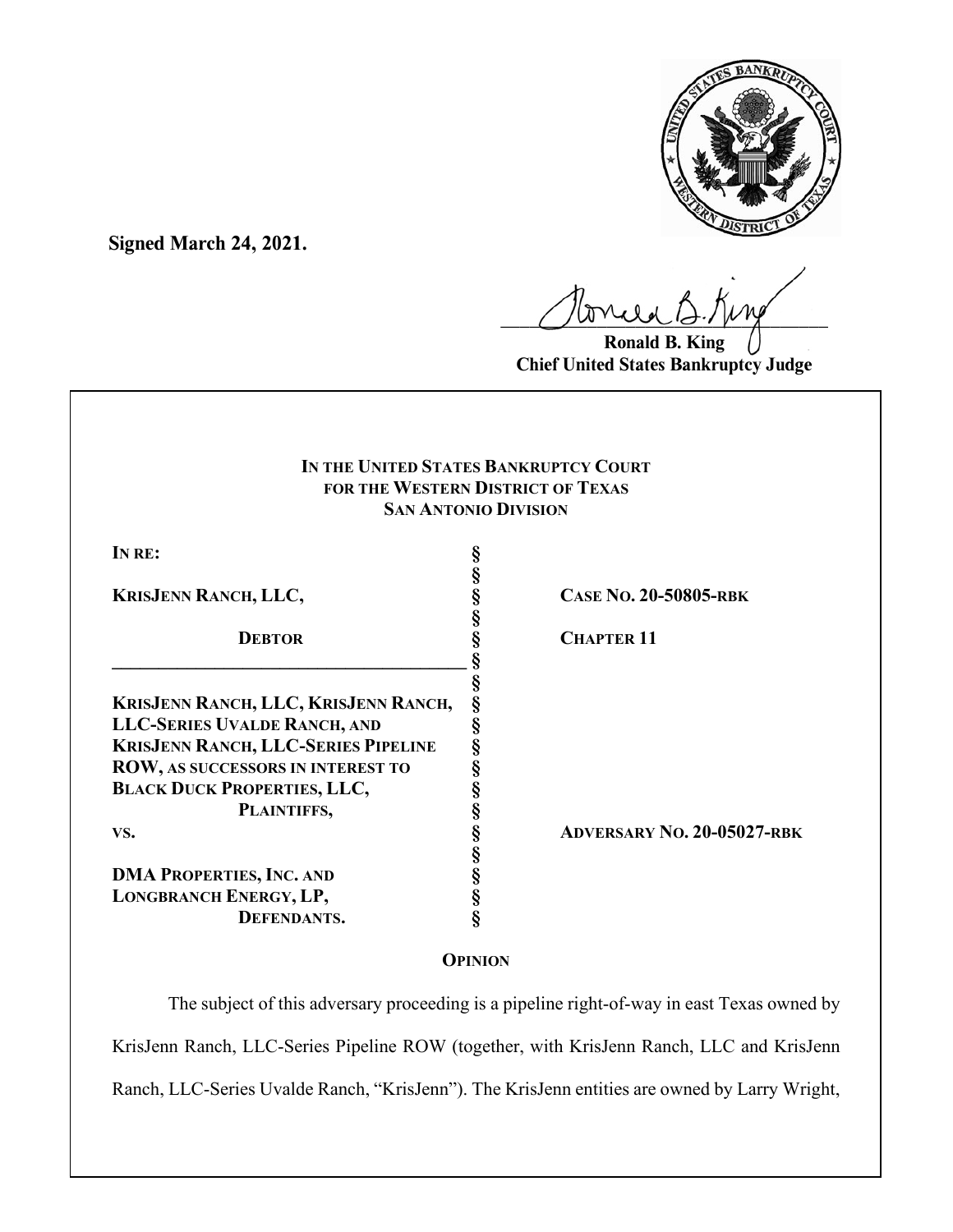a south Texas rancher, investor, and professional poker player. The pipeline right-of-way (the "ROW") is a 65-mile easement over a strip of land through four counties that could feasibly accommodate three to four pipelines carrying gas or water. The parties valued the ROW between \$9.5 million and \$10.4 million. The KrisJenn entities filed chapter 11 cases and initiated this adversary proceeding seeking a declaration that the promises to pay a net-profits interest to DMA Properties, Inc. and Longbranch Energy, LP ("DMA" and "Longbranch") do not attach and run with the ROW. DMA and Longbranch seek an opposite declaration and assert claims for various torts against KrisJenn and Wright. DMA's principal, Frank Daniel Moore, intervened and asserted similar counterclaims and cross actions. For a full understanding of the transactions that are the basis for this adversary, a chronology of the facts is helpful.

## **BACKGROUND**

The story began in 2015, when Wright connected with Moore, an investor from South Carolina, looking for opportunities to invest in oil and gas properties in Texas. Together they agreed that if Moore was willing to find and procure investment opportunities to buy and sell saltwater disposal wells for a profit, then Wright would provide the funding. Together with another investor, Darin Borders, the trio engaged in the business of "flipping" saltwater disposal wells.

After successfully flipping two wells in simultaneous purchase and sale closings and with one more under contract, Wright decided to formalize his business relationship with Moore. In 2015, Black Duck Properties, LLC was formed. The Black Duck Company Agreement (the "Company Agreement") was drafted by Wright's lawyers and was executed on December 28, 2015. Black Duck was owned 50% by Wright through KrisJenn and 50% by Moore through his entity, SCMED Oilfield Consulting, LLC ("SCMED"), as members. Wright and Moore also served as managers of Black Duck with Wright's son-in-law, Hagan Cohle. SCMED is not a party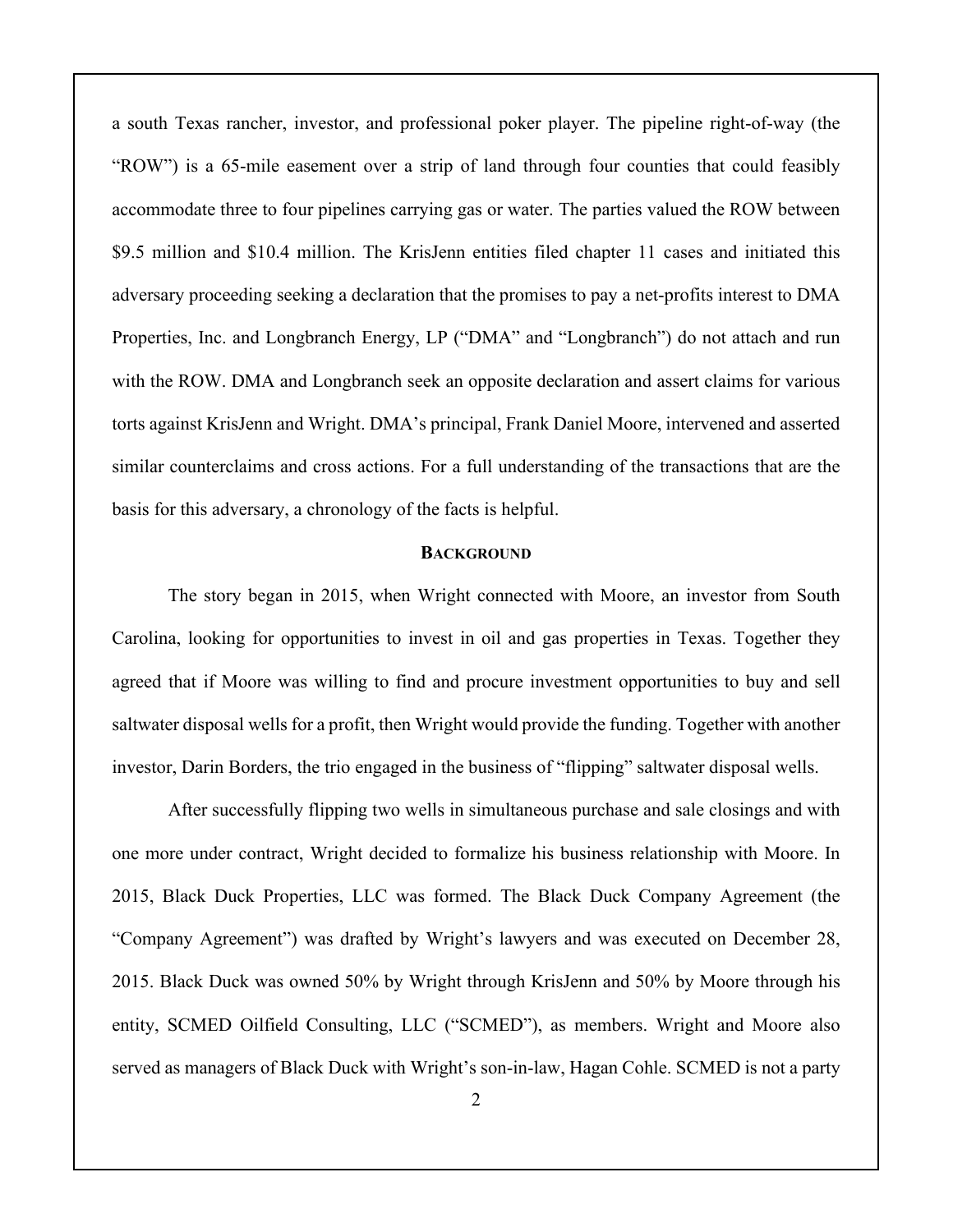to this adversary proceeding, but has assigned all interests, claims, and causes of action related to the ROW to Moore.

## *A. Longbranch Purchase Agreement*

In February 2016, separate from their investment efforts through Black Duck, Darin Borders and Moore became aware of an opportunity to purchase the ROW in east Texas from its then-owner, Express Pipeline Connection, LLC ("Express Pipeline"). On February 19, 2016, Moore and Borders entered into a purchase agreement with Express Pipeline through Longbranch Energy, LP, Borders's entity. The "Longbranch Purchase Agreement" gave Longbranch a contractual right to purchase the ROW from Express Pipeline for \$5 million. Moore and Borders paid \$25,000 in earnest money to Express Pipeline to secure the right to purchase the ROW. The Longbranch Purchase Agreement defined the ROW as:

[O]wnership interest in certain pipe and related facilities (commonly known as the P-21 pipeline) shown on the plat attached hereto as Exhibit "A", and described on Exhibit "B" attached hereto, and the rights-of-way, easements, contracts, permits and leases described on Exhibit "C" attached hereto, (collectively herein referred to as the "Express Pipeline").

Moore and Borders began to look for a capital investor for the ROW; preferably an investor that could pay the earnest money, and perhaps the \$5 million purchase price, to flip the ROW, or "hold" it for the time needed to find an entity willing to purchase or develop it. When Moore told Wright about the ROW, Wright wanted to be the capital investor. Believing that Wright had access to the cash needed to close on the ROW and hold it, Moore and Borders agreed to deal him in as the "money guy." Wright reimbursed Moore and Borders for the \$25,000 earnest money and agreed to participate in the ROW purchase through Black Duck.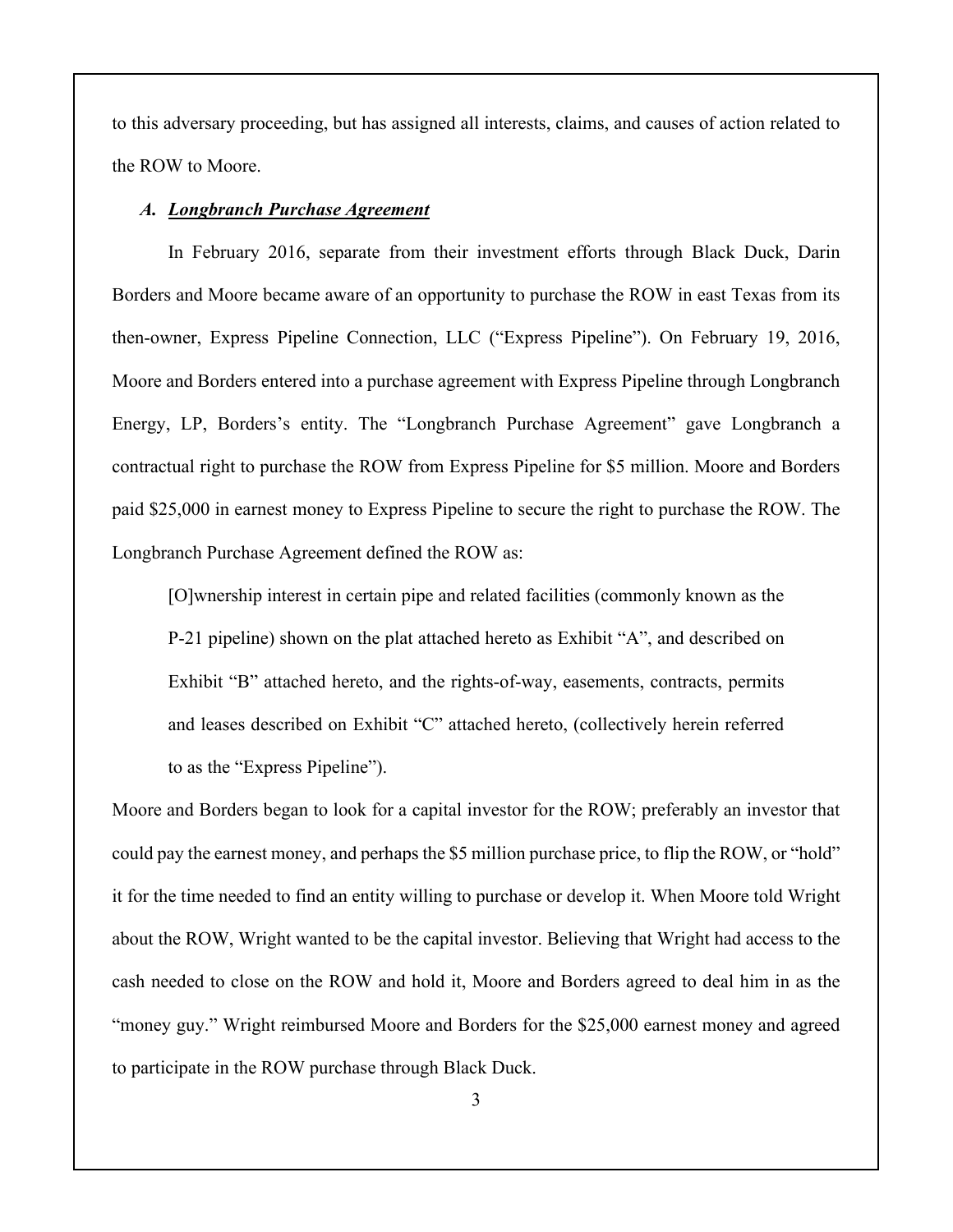## *B. The Longbranch Assignment*

In June 2016, Longbranch assigned the Longbranch Purchase Agreement to Black Duck in a short, two-page contract (the "Longbranch Assignment"). As consideration, Black Duck agreed to pay Longbranch "twenty percent . . . of the Net Profits from [Black Duck] or its successors or assigns." "Net Profits" were defined as "gross revenues actually received by [Black Duck], or its successors or assigns directly from the operation, use, maintenance or sale (including partial sales or conveyances) of the pipe and related facilities commonly known as the P-21 or Express pipeline." Black Duck's obligation to pay the net-profits interest was to "attach and run with the P-21 or Express pipeline and [Black Duck] binds its successors and assigns to the payment of the Net Profits Share." Borders recorded the Longbranch Assignment in Shelby County on October 2, 2017, but not in the other three counties in which it was located. Despite the "attach and run" language, the Longbranch Assignment did not include a legal description of the ROW. It did, however, reference the Longbranch Purchase Agreement as "attached hereto as Exhibit 'A,'" but it was not attached. A full legal description of the ROW was attached as an exhibit to the Longbranch Purchase Agreement.

## *C. Bigfoot Promissory Note*

Separate from their efforts to buy and sell the ROW, Black Duck entered into an agreement to sell a saltwater disposal well (the "Harris SWD") that it owned in Panola County to Bigfoot Energy Services, LLC ("Bigfoot"). The purchase price was \$500,000. Black Duck agreed to seller-finance Bigfoot's purchase. In March 2017, Bigfoot made a \$50,000 down payment to Black Duck and gave Black Duck a \$450,000 promissory note for the remainder of the purchase price (the "Bigfoot Note"), which was secured by the Harris SWD. The Bigfoot Note required quarterly payments to Black Duck in June, September, December, and March until repayment was complete.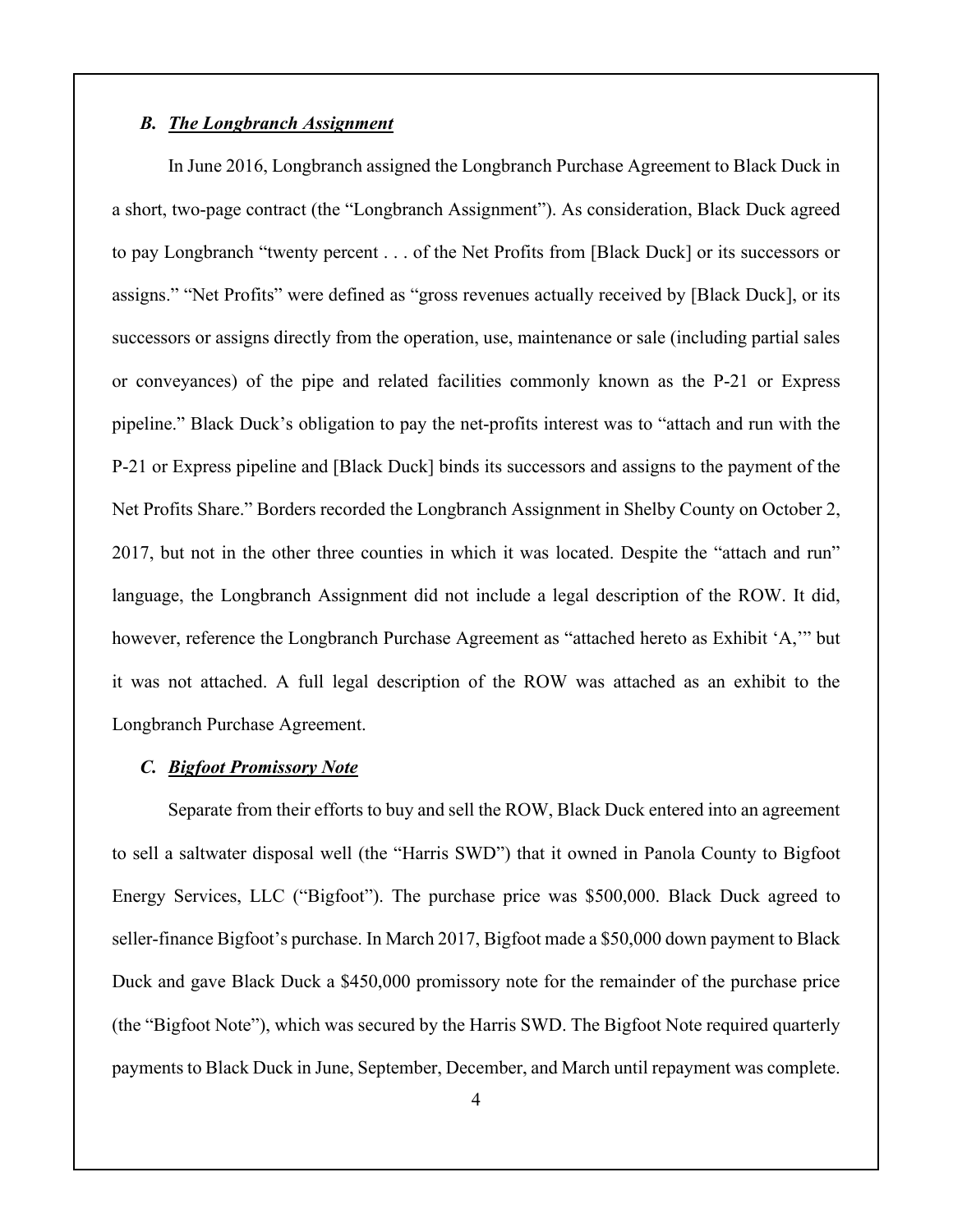# *D. Black Duck Purchase of the ROW*

The process to find a buyer or developer for the ROW was long and convoluted. The communications between Wright, Moore, and Borders reflected that the parties did not appear to be on the same page, and their efforts were ever changing and often contradicted one another. During parts of the summer and fall of 2016, Wright pushed to flip the ROW. At one point, the parties were seriously negotiating with a potential buyer, Solaris. Through spring 2017, believing that Wright had the capital to purchase the ROW and hold it, Moore and Borders engaged in a concerted effort to find and negotiate with developers for the ROW. Moore testified that his efforts were continuously stymied by developers' concerns that Black Duck did not yet own the ROW. In one discussion, Moore expressed concern over Wright overplaying his hand and exaggerating his financial position, worried that they were negotiating from a "false position of strength."

After Wright funded various additional earnest money payments to extend the closing date, Black Duck finally closed on the ROW on August 14, 2017. To fund the \$5 million purchase price, Wright made a personal loan of \$1.25 million to Black Duck to pay a nonrefundable partial payment to extend the contract. Wright also took a loan from Asilo Investments to KrisJenn for \$4.1 million at a 17% interest rate. Wright put up his family ranch as collateral for this hard money loan. Wright then lent the \$4.1 million to Black Duck from KrisJenn to complete the ROW purchase (the "Black Duck Loan"). The Black Duck Loan was executed and notarized much later on January 18, 2018, and Wright recorded the deed of trust in Nacogdoches County the next day.

Wright was on both sides of the Black Duck Loan. The Black Duck Loan was secured by the ROW pursuant to a deed of trust recorded on January 19, 2018. Because KrisJenn could foreclose on the ROW if Black Duck defaulted on the loan, Wright was essentially able to put Black Duck on the hook for the 17% interest rate that KrisJenn was paying on KrisJenn's loan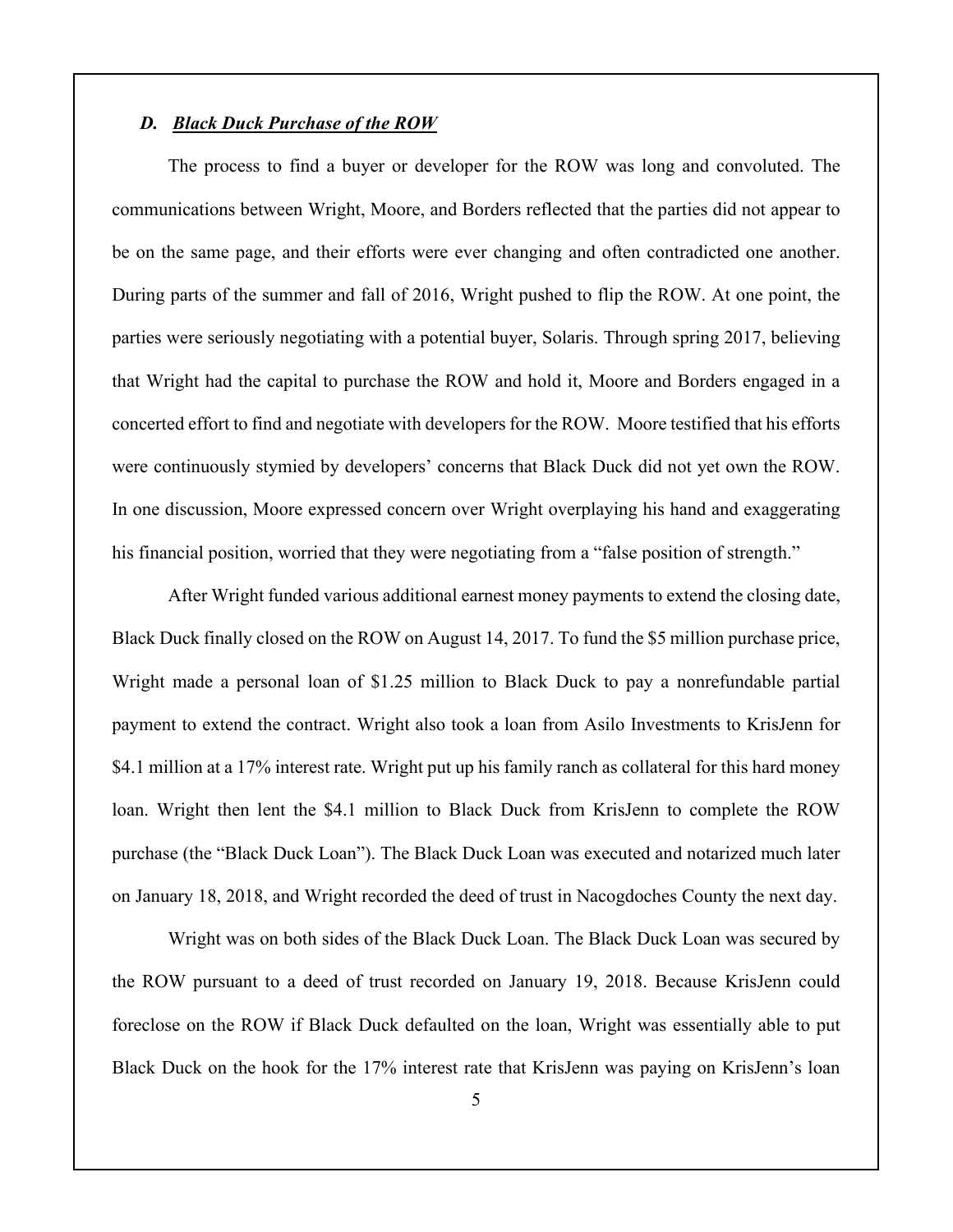from Asilo Investments. Playing his cards this way, Wright could secure repayment on the hard money loan and protect his family ranch by foreclosing on the ROW.

Much later, Moore became aware of the Black Duck Loan. Even though the Company Agreement required loan transactions to be authorized by the managers, Moore testified that he was never informed of this "secret loan" and never authorized it as a then-manager of Black Duck.

## *E. The DMA Agreement & Harris SWD Agreement*

Following the closing of the purchase of the ROW, Wright allegedly pressured Moore to relinquish his 50% interest in Black Duck through SCMED and resign from his position as manager. In an email exchange spanning February 3–4, 2018, Moore and Wright agreed on the terms of Moore's resignation (the "Email Agreement"). In exchange for withdrawing from the company, Moore (through his entity, DMA) would receive "[n]o less than 20% Carried Interest in the P-21 Express Pipeline . . . . [u]nder the exact same terms and conditions as the [Longbranch Assignment]." The Email Agreement also provided that DMA would receive "[n]o less than 50% carried interest and 50% entitlement on all terms and conditions and monies owed on the [Bigfoot Note] regarding the Harris SWD. Harris SWD is 100% FREE AND CLEAR OF ANY AND ALL DEBTS." Wright agreed to Moore's terms via email on February 4, 2018.

On February 7, 2018, DMA and Black Duck executed a formal agreement incorporating the terms of the Email Agreement (the "DMA Agreement"). The DMA Agreement expressly states that DMA shall be paid 20% of the net profits from Black Duck "or its successors or assigns" received from the "operation, use, maintenance or sale (including partial sales or conveyances) of the pipe and related facilities commonly known as the P-21 or Express pipeline." This language is identical to the language in the Longbranch Assignment, but no legal description of the ROW was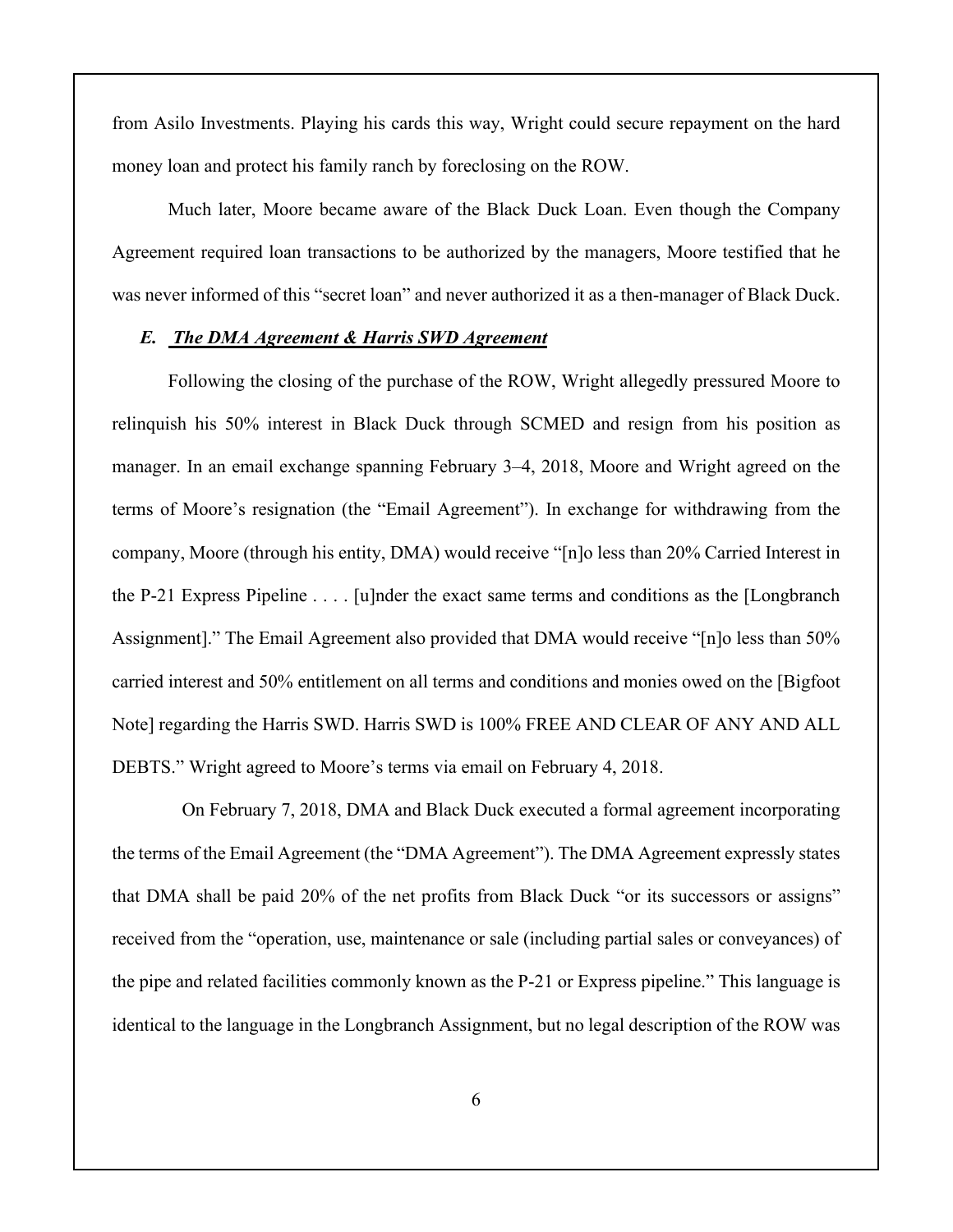attached. The DMA Agreement was recorded in the four counties spanning the ROW months later on December 4, 2018.

On the same day, Wright and Moore executed a second formal agreement (the "Harris SWD Agreement"). This document "address[es] the obligations regarding the Harris SWD" from "the binding 'Email Agreement' . . . dated Feb. 3, 2018." The Harris SWD Agreement provides that "DMA Properties, Inc. is entitled to receive 50% of all Gross Monies" paid on the Bigfoot Note to "Black Duck Properties, LLC including its successors and assigns." The agreement further states that Black Duck would continue to collect the note payments and mail DMA its portion "within three business days of the funds being available."

#### *F. The TCRG Sale*

Shortly after the DMA Agreement was executed, Wright entered into an agreement with John Terrill to sell the ROW to Terrill's entity, TCRG East Texas Pipeline 1, LLC ("TCRG") for \$2.5 million, with a 16% profits interest retained. On February 9, 2018, a few days after the business divorce with Moore, Wright caused Black Duck to execute a letter of intent with TCRG. A purchase agreement was later executed by Black Duck and TCRG on March 22, 2018 (the "TCRG Purchase Agreement"). Under the terms of the TCRG Purchase Agreement, Black Duck retained a 16% carried interest in the gross profit of the ROW. TCRG made a \$500,000 down payment on the purchase price and the deed transferring the ROW to TCRG was executed on April 3, 2018. TCRG had a wealthy investor backing it who intended to spend tens of millions of dollars to develop the ROW by constructing one or more pipelines.

On or about April 4, 2018, Borders learned of the TCRG sale during a meeting with Wright and Terrill. During the meeting, Borders informed Terrill of his 20% net-profits interest. Terrill was not aware of the interest. Borders informed Moore of these developments. Believing that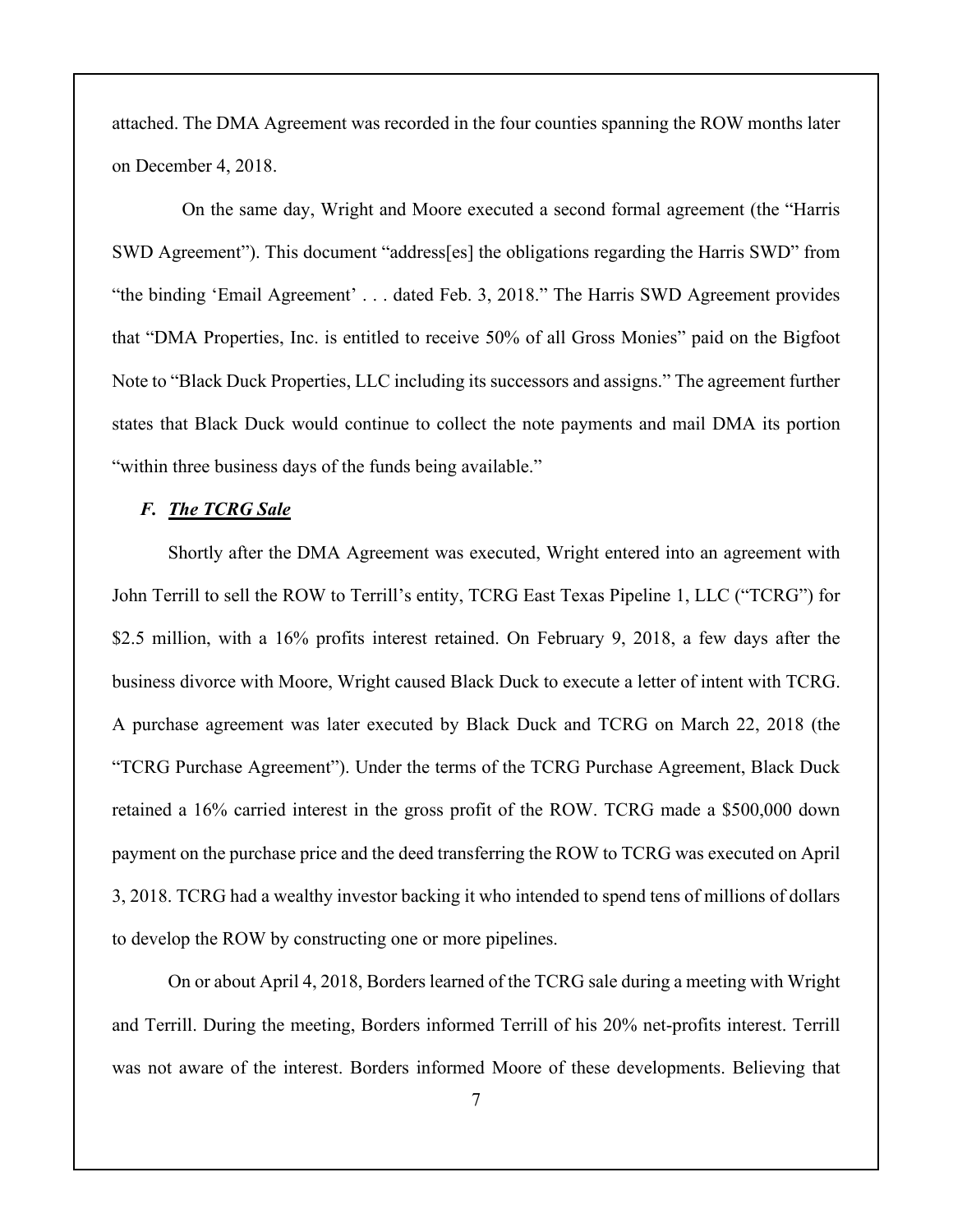Wright intentionally concealed their net-profits interests from Terrill, Moore and Borders confronted Wright and shared copies of the Longbranch Assignment and DMA Agreement with TCRG. Wright testified that he did not disclose the net-profits interests to TCRG because, as he understood it, DMA and Longbranch were only entitled to 20% of the net-profits received by *Black Duck* through its 16% carried interest in the ROW. In turn, Wright was entitled to the remaining 60% of Black Duck's 16% carried interest. DMA and Longbranch vehemently disagreed, arguing that the Longbranch Assignment and DMA Agreement entitled each to a 20% net-profits interest in the *entire* ROW because the net-profits interests run with the land and are binding on the successors and assigns to the ROW, including TCRG. Borders and Moore both admitted at trial that the 20% net-profits interest that each reserved would probably diminish the chances of obtaining a sale; they had reserved it to give themselves negotiating leverage. Like Wright, they too may have overplayed their hands and negotiated from a false position of strength.

Wright asked Borders and Moore to stop interfering with the TCRG sale. On April 16, 2018, Wright emailed Moore and Borders threatening to "kill" their 20% if they continued to communicate with Terrill about their net-profits interests. Ultimately, TCRG funded the final \$2 million of the purchase price. After the TCRG sale closed in April 2018, Black Duck was owned 100% by KrisJenn and TCRG owned the ROW. Despite a seemingly successful sale with a valuable retained income interest, the deal ultimately collapsed like a house of cards.

Because of Moore's and Borders's continued contact with TCRG regarding their net-profits interests, the entire sale fell apart. With threats of litigation, TCRG forced Wright to rescind the TCRG Purchase Agreement and repurchase the ROW. KrisJenn purchased the ROW back from TCRG in December 2019. To pay the \$2.5 million repurchase price, KrisJenn obtained additional financing from an existing lender, the McLeod family (the "McLeod Option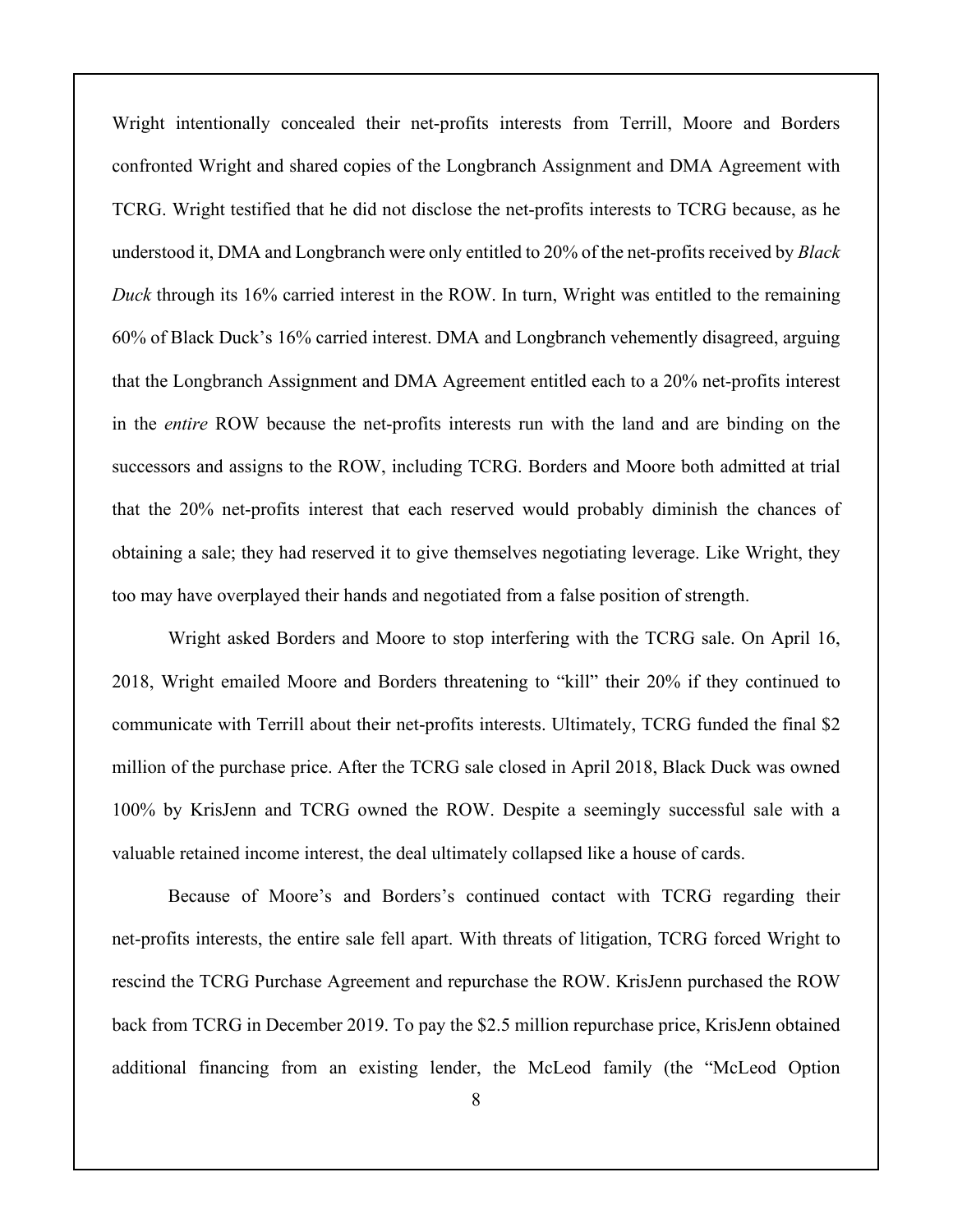Agreement"). The McLeod Option Agreement, effective December 19, 2019, pledged Wright's family ranch, mineral interests, and the ROW as collateral. It also conveyed to the McLeods the option to purchase the ROW for \$6 million.

#### *G. KrisJenn Foreclosed on the Bigfoot Note*

Black Duck was unable to pay its debt to KrisJenn under the Black Duck Loan, so KrisJenn "foreclosed" and became a successor-in-interest to Black Duck's assets. On October 12, 2018, KrisJenn's attorney, David Strolle, sent a letter to Bigfoot Energy as "formal notice" of an assignment and transfer of 100% of Black Duck's interest in the Bigfoot Note to KrisJenn in lieu of the foreclosure. At that point, Black Duck had already remitted 50% of the Bigfoot Note payments to DMA pursuant to the Harris SWD Agreement for the March and June 2018 quarterly payments, a total of \$31,844.30. DMA never received its portion of the September 2018 payment or any payment made thereafter.

Moore protested that this was a "sham foreclosure" and KrisJenn was just looking to the Bigfoot Note in order to repay its own hard money loan from Asilo Investments. Moore asserted that the Bigfoot Note was not listed as collateral for the Black Duck Loan. The loan documents expressly stated that the "Note is secured by the following Deeds of Trust . . . [a] The Express Gas Pipeline and related facilities . . . ." Neither the Black Duck Loan nor the accompanying deed of trust referred to or mentioned the Bigfoot Note or the Harris SWD. Wright dissolved Black Duck in December 2018 and KrisJenn became its successor-in-interest. The Bigfoot Note was paid off on December 10, 2020 and the remaining payments are currently held in the registry of the court in Panola County, Texas.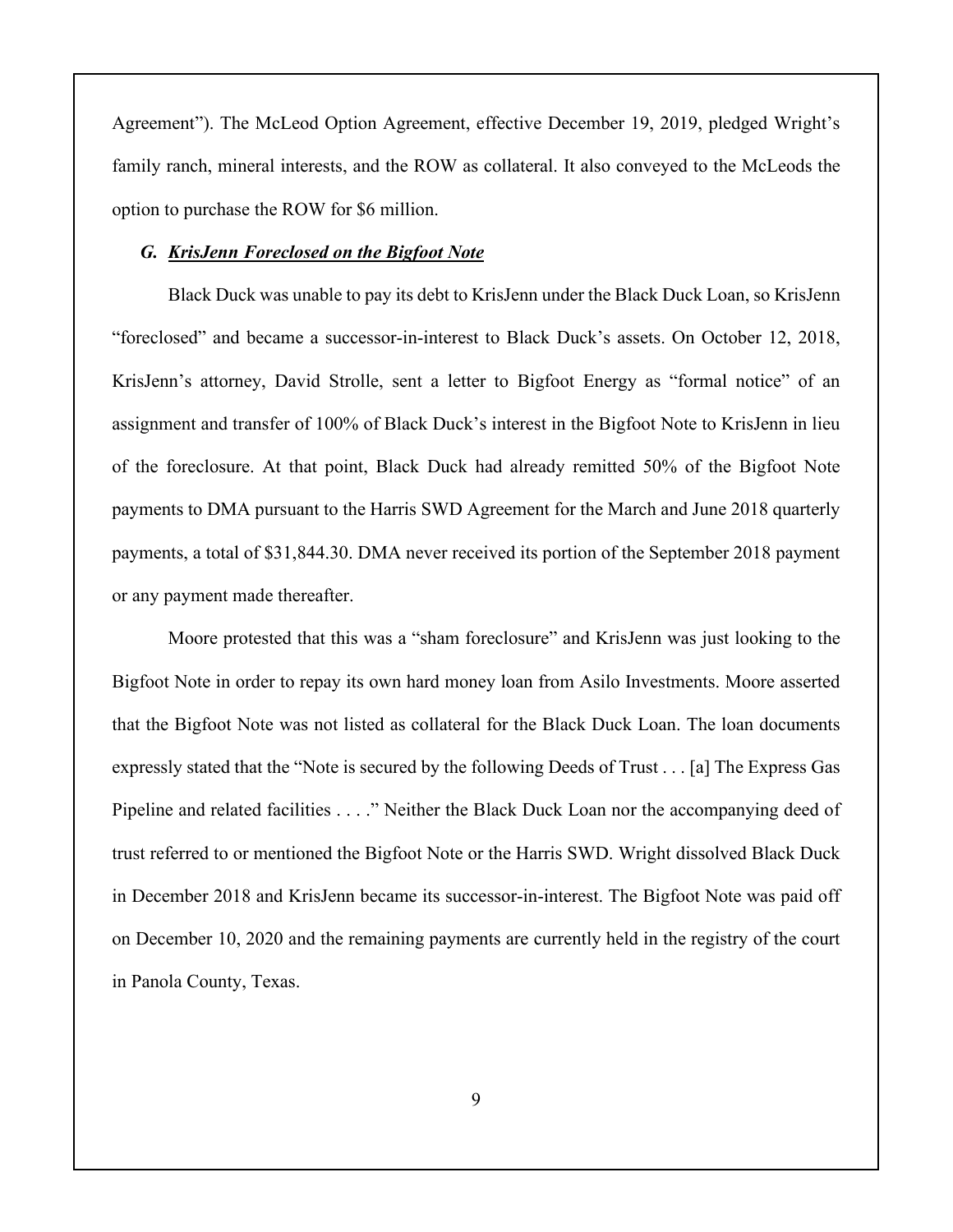## **PROCEDURAL HISTORY**

Three separate lawsuits were filed in Texas state courts in 2019 to interpret the terms of the Longbranch Assignment and DMA Agreement (the "Assignment Agreements"). Before these lawsuits were resolved, Wright caused KrisJenn to file chapter 11 and initiated this adversary proceeding. KrisJenn's *Second Amended Complaint* includes only two counts, one for declaratory judgment and a claim against DMA and Longbranch asserting tortious interference with the TCRG Purchase Agreement. KrisJenn seeks a declaration that: (1) the net-profits interests in the Assignment Agreements are personal covenants, and not real covenants that attach and run with the ROW, (2) KrisJenn is not a "successor or assign" of Black Duck, and (3) the Black Duck Loan was an authorized loan and not a capital contribution.

DMA and Longbranch answered and filed their own counterclaims and cross actions. They seek a judicial declaration that the net-profits interests in the Assignment Agreements attach and run with the ROW and are enforceable against the subsequent owners, TCRG and KrisJenn. Together with Moore's third-party claims, the counterclaims total over 30 counts seeking relief based on fraud, breach of contract, breach of fiduciary duty, tortious interference with contract, promissory estoppel, civil conspiracy, unjust enrichment, money had and received, conversion, and nondischargeability of debts against Wright, Black Duck, KrisJenn, and Terrill. All parties seek attorney's fees and costs.

DMA also asserts separate counterclaims related to the Bigfoot Note and Harris SWD Agreement. The Court granted partial summary judgment to DMA recognizing its ownership interest in 50% of the Bigfoot Note payments. Now, DMA seeks payment on its 50% portion of the funds currently held in the Panola County district court registry and exemplary damages against KrisJenn.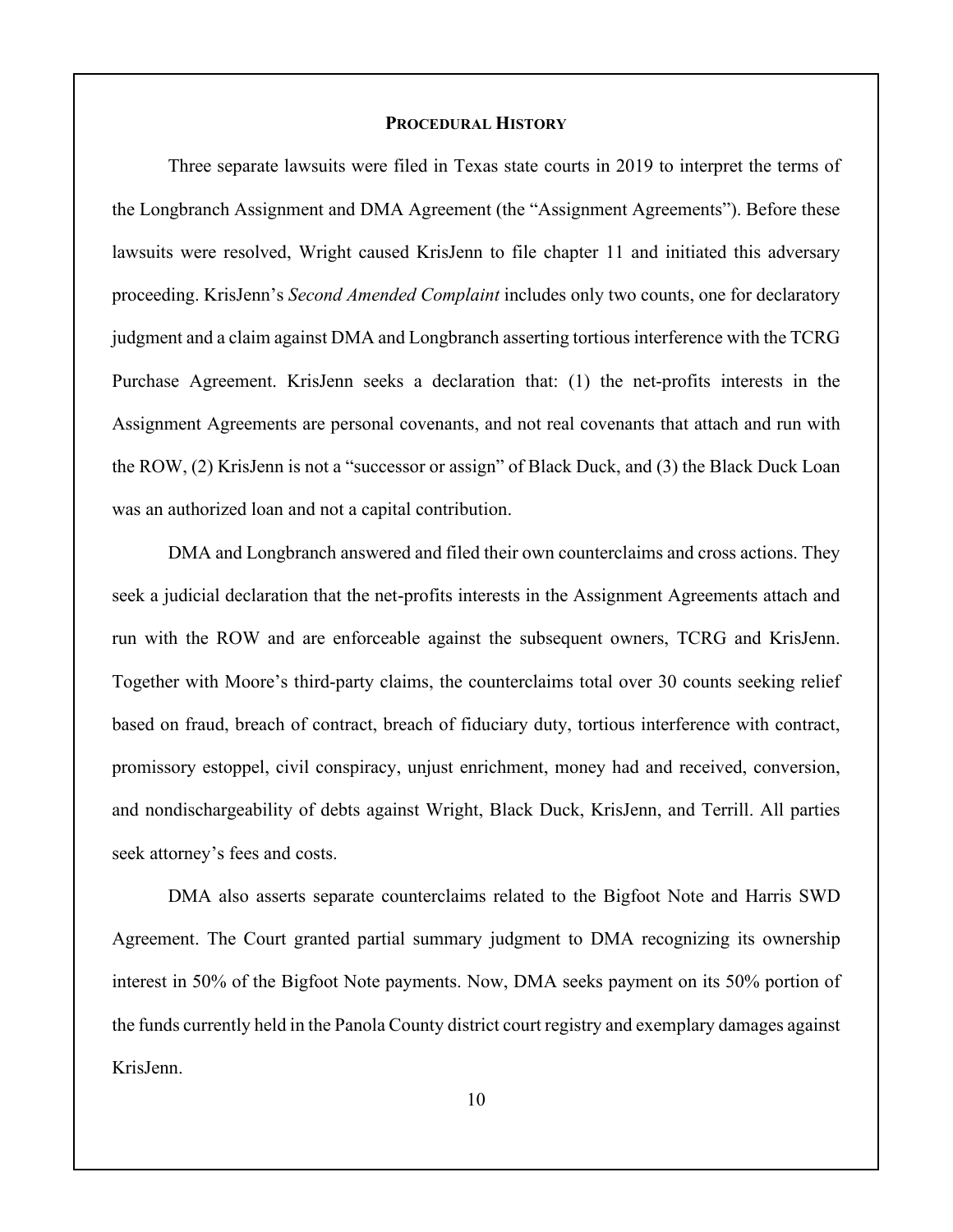The Court held a six-day evidentiary trial on these issues. All parties consented to entry of a final order or judgment.

### **JURISDICTION AND VENUE**

The Court has jurisdiction over this adversary proceeding pursuant to 28 U.S.C. § 1334. This matter is a core proceeding under 28 U.S.C.  $\S 157(b)(2)(k)$ . The Court also has jurisdiction over these proceedings pursuant to 28 U.S.C. § 157(c). Venue is proper pursuant to 28 U.S.C. §§ 1408 and 1409.

#### **DISCUSSION**

The Court has broad discretion to decide declaratory judgment actions. Declaratory claims are governed by 28 U.S.C. § 2201. The Declaratory Judgment Act provides that, in "a case of actual controversy within its jurisdiction . . . any court of the United States . . . may declare the rights and other legal relations of any interested party seeking such declaration, whether or not further relief is or could be sought." *Frye v. Anadarko Petroleum Corp.*, 953 F.3d 285, 293–94 (5th Cir. 2019) (quoting *MedImmune, Inc. v. Genentech, Inc.*, 549 U.S. 118, 126 (2007)); *see also* 28 U.S.C. § 2201(a). The primary issue in this case is whether the net-profits interests in the Assignment Agreements constitute real covenants running with the land under Texas law. Resolution of this key issue goes a long way to resolving the parties' remaining claims and counterclaims.

#### *A. Real Covenant Running with the Land*

In Texas, a covenant runs with the land and is enforceable if: (1) the obligation touches and concerns the land; (2) the obligation relates to a thing in existence or specifically binds the parties and their assigns; (3) the obligation is intended by the original parties to run with the land; (4) the successor to the burden has notice of the obligation; and (5) "[t]here must also be privity of estate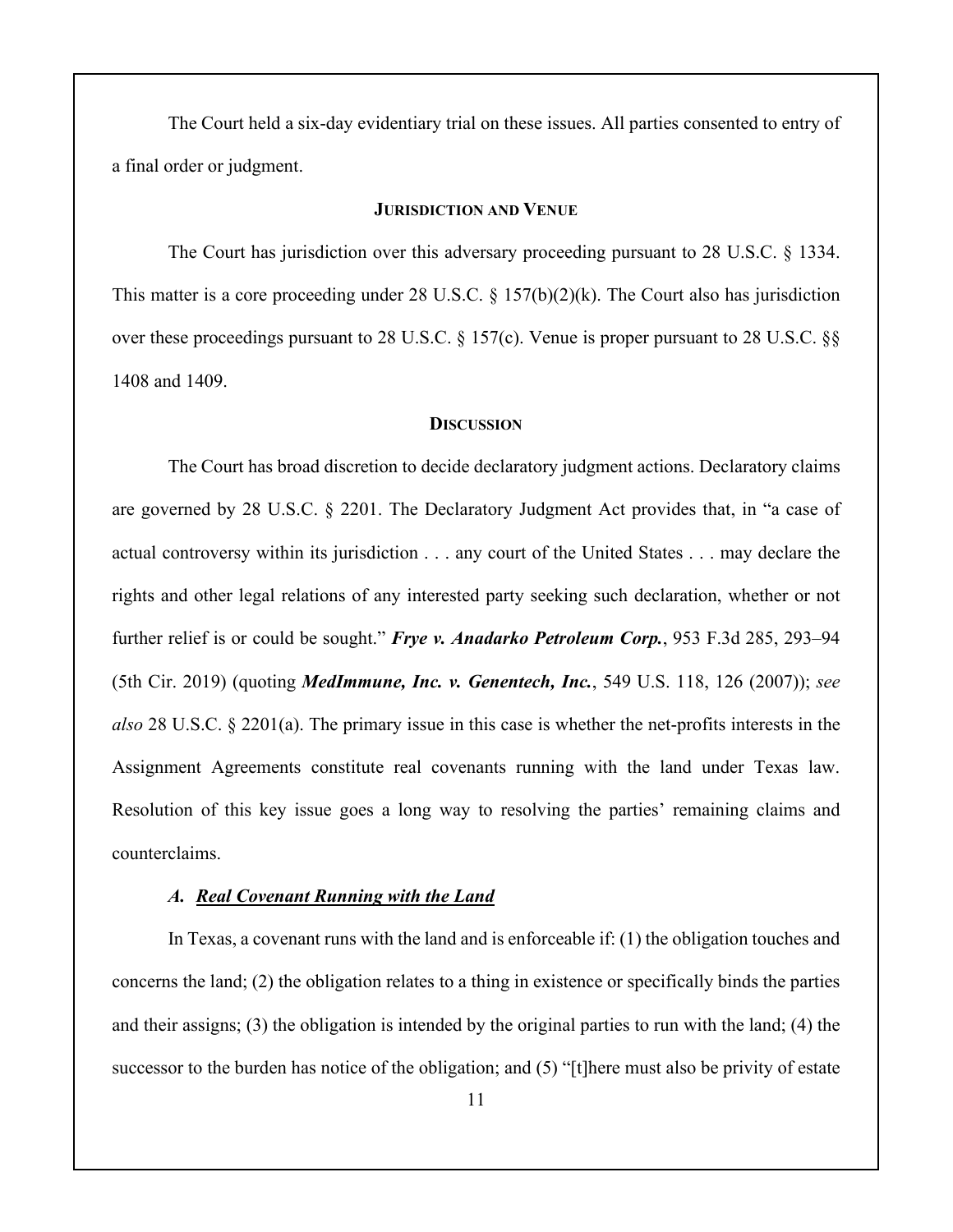between the parties when the covenant was made." *In re Energytec, Inc.*, 739 F.3d 215, 221 (5th Cir. 2013) (quoting *Ehler v. B.T. Suppenas Ltd.*, 74 S.W.3d 515, 521 (Tex. App.—Amarillo 2002, pet. denied)); *see also Fort Worth 4th St. Partners, L.P. v. Chesapeake Energy Corp.*, 882 F.3d 574, 577 (5th Cir. 2018); *Inwood N. Homeowners' Ass'n, Inc. v. Harris*, 736 S.W.2d 632, 635 (Tex. 1987).<sup>1</sup> A covenant that "runs with the land" binds parties and their successors and assigns. *See Inwood*, 736 S.W.2d at 635. The party that seeks to enforce a restrictive covenant bears the burden of proof "to establish that the covenant was imposed." *Davis v. Skipper*, 83 S.W.2d 318, 321–22 (Tex. 1935).

There is no genuine dispute that the Assignment Agreements "relate to a thing in existence" and that that the agreements contain express language that purported to bind the parties and their assigns. The parties primarily focus their arguments on the intent element, the touch and concern element, and privity. Limited time was spent on whether the successor to the burden had notice. The Court finds that multiple elements are lacking, and the net-profits interests in the Assignment Agreements are personal covenants that do not attach and run with the land. The Court analyzes each element in turn.

#### *a. Intent that the Obligation Run with the Land*

"When a contract's meaning is disputed, [the Court's] primary objective is to ascertain and give effect to the parties' intent as expressed in the instrument." *URI, Inc. v. Kleberg Cty.*, 543 S.W.3d 755, 763 (Tex. 2018). Courts determine intent by looking first to the "text of the instrument

<sup>&</sup>lt;sup>1</sup> The concept of real covenants that bind remote successors in interest (i.e., runs with the land) is often associated with a famous English case. In *Spencer's Case*, the English court established an early test for real covenants: (1) the covenant must "touch and concern the thing demised;" (2) must relate to something in existence, alternatively, it must expressly bind the assigns of the parties; and (3) the covenanting parties must have a common interest in the burdened land (i.e., privity of estate). Michael P. Pearson, *Covenants Running with the Land*, 48 ST. MARY'S L.J. 727, 734 (2017) (citing *Spencer's Case* (1583), 77 Eng. Rep. 72, 72, 74).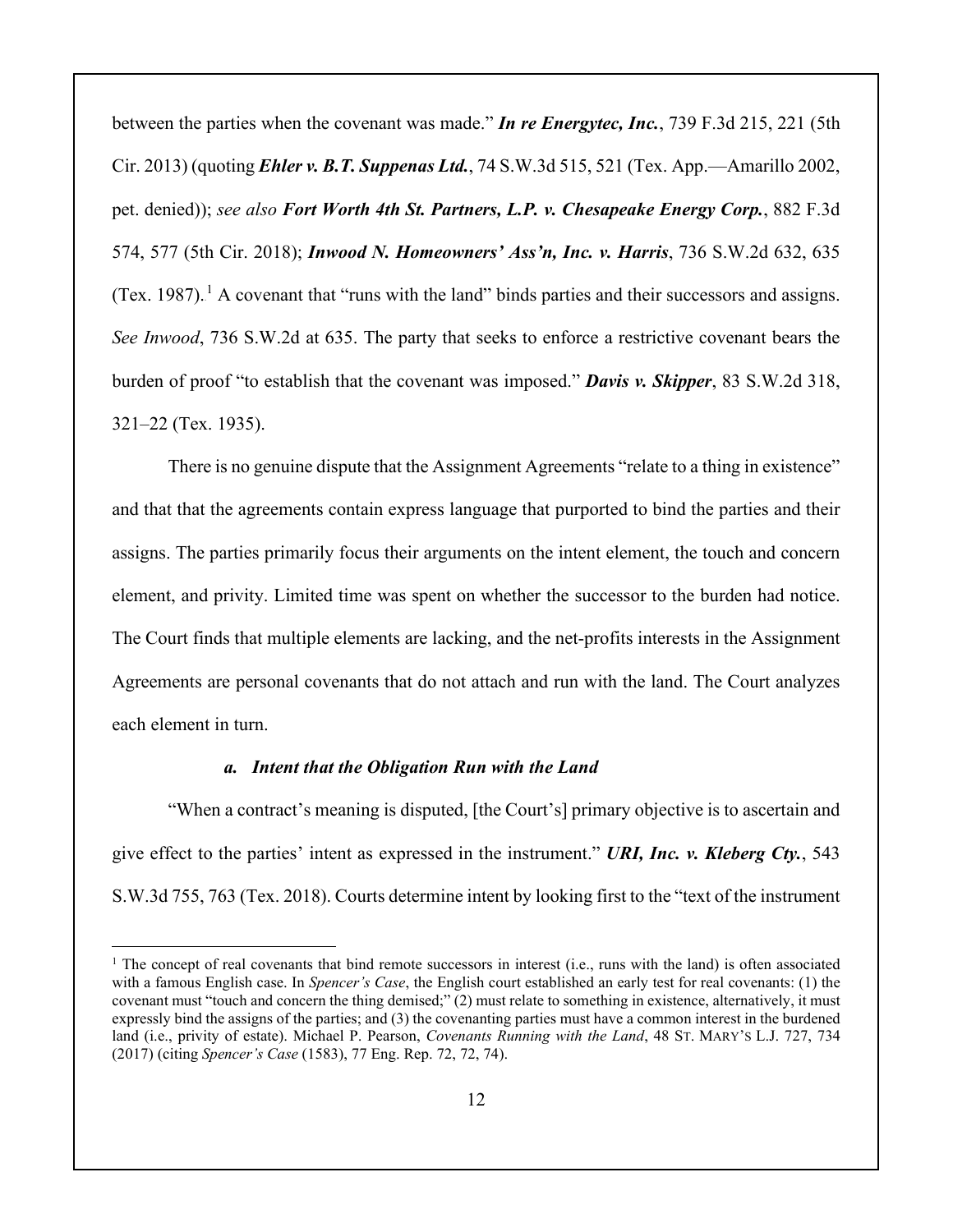itself to determine if there is language expressly stating that the covenant binds successors." *Fort Worth 4th St. Partners*, 882 F.3d at 578. A contract will not be ambiguous "merely because the parties disagree about its meaning." *URI, Inc.*, 543 S.W.3d at 763. Instead, ambiguity exists when contract language is "susceptible to more than one reasonable interpretation." *Id.* at 765. A term is unambiguous if it "is so worded that it can be given a definite or certain legal meaning." *Id.*

The parties had different understandings of the Assignment Agreements. They disagree whether the net-profits interests flow from revenue generated from the ROW itself, or from Black Duck's revenue received from the operation, use, or sale of the ROW. This is highlighted by the parties' dispute over the meaning of "its successors and assigns." The Assignment Agreements each clearly state that Black Duck's "obligation to pay the Net Profits Share shall attach and run with the [ROW] and [Black Duck] binds *its successors and assigns* to the payment of the Net Profits Share." (emphasis added).

KrisJenn argues that "its successors and assigns" was clearly meant to refer to the successors and assigns of Black Duck, not the ROW. DMA and Longbranch assert that "its" means the successors and assigns of the ROW, and that is the only reasonable interpretation of this language because phrases like "run with the land" and "binding upon . . . successors and assigns" are the classic words used to create a covenant that runs with the land. *See MPH Prod. Co. v. Smith*, 06-11-00085-CV, 2012 WL 1813467, at \*5 (Tex. App.—Texarkana 2012, no pet.) (mem. op.).

Because the agreements include express language that the obligation shall attach and run with the ROW, "[g]enerally speaking, such an acknowledgement, without more, would establish the requisite intent." *In re Chesapeake Energy Corp.*, 622 B.R. 274, 282 (Bankr. S.D. Tex. 2020). But the analysis does not end there. In Texas, a covenant running with the land is not created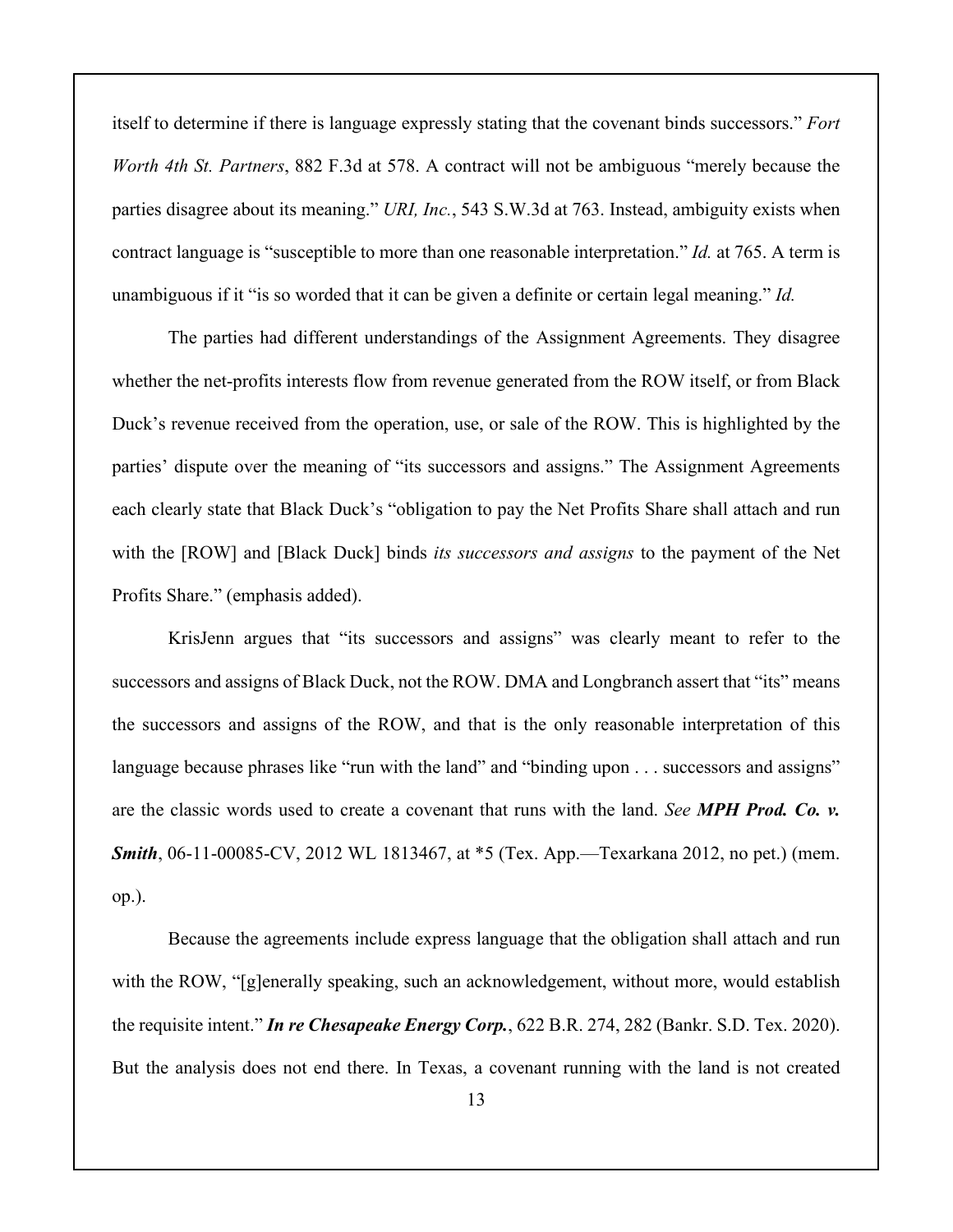simply because contractual language purports to create one. *MJR Oil & Gas 2001 LLC v. AriesOne, LP*, 558 S.W.3d 692, 701 (Tex. App.—Texarkana May 18, 2018, no pet.); *Musgrave v. Brookhaven Lake Prop. Owners Ass'n*, 990 S.W.2d 386, 395 (Tex. App.—Texarkana 1999, pet. denied). Even if language purporting to run with the land is unambiguous, courts will consider a contract in its entirety to determine whether an obligation runs with the land. *In re Chesapeake*, 622 B.R. at 282 (citing Texas cases analyzing contracts in their entirety to determine the intent of the parties despite unambiguous language).

The words "its successors and assigns" are unambiguous and not subject to more than one reasonable construction. The Assignment Agreements use "successors and assigns" a total of three times. First, "Net Profits shall mean gross revenues actually received by [Black Duck], or *its successors or assigns* directly from the operation, use, maintenance or sale (including partial sales or conveyances) of the [ROW]." The second occurrence, the subject of the parties' dispute, states that "[Black Duck's] obligation to pay the Net Profits Share shall attach and run with the [ROW] and [Black Duck] binds *its successors and assigns*." Third, "The terms and provisions hereof shall inure to the benefit of and be binding upon the parties hereto and their respective legal representatives, *successors and assigns*." In each instance, the phrase is used to refer to the successors or assigns of the parties.

Analyzing the Assignment Agreements in their entirety, the Court finds that the phrase "its successors and assigns" qualifies Black Duck. It is difficult, however, to reconcile this interpretation with the express language that the obligation "shall attach and run" with the ROW. This "classic" language is the only evidence to indicate that the parties intended to create anything more than a personal covenant. The use of classic language that the net-profits obligation "shall attach and run" with the ROW is not enough to establish a covenant running with the land under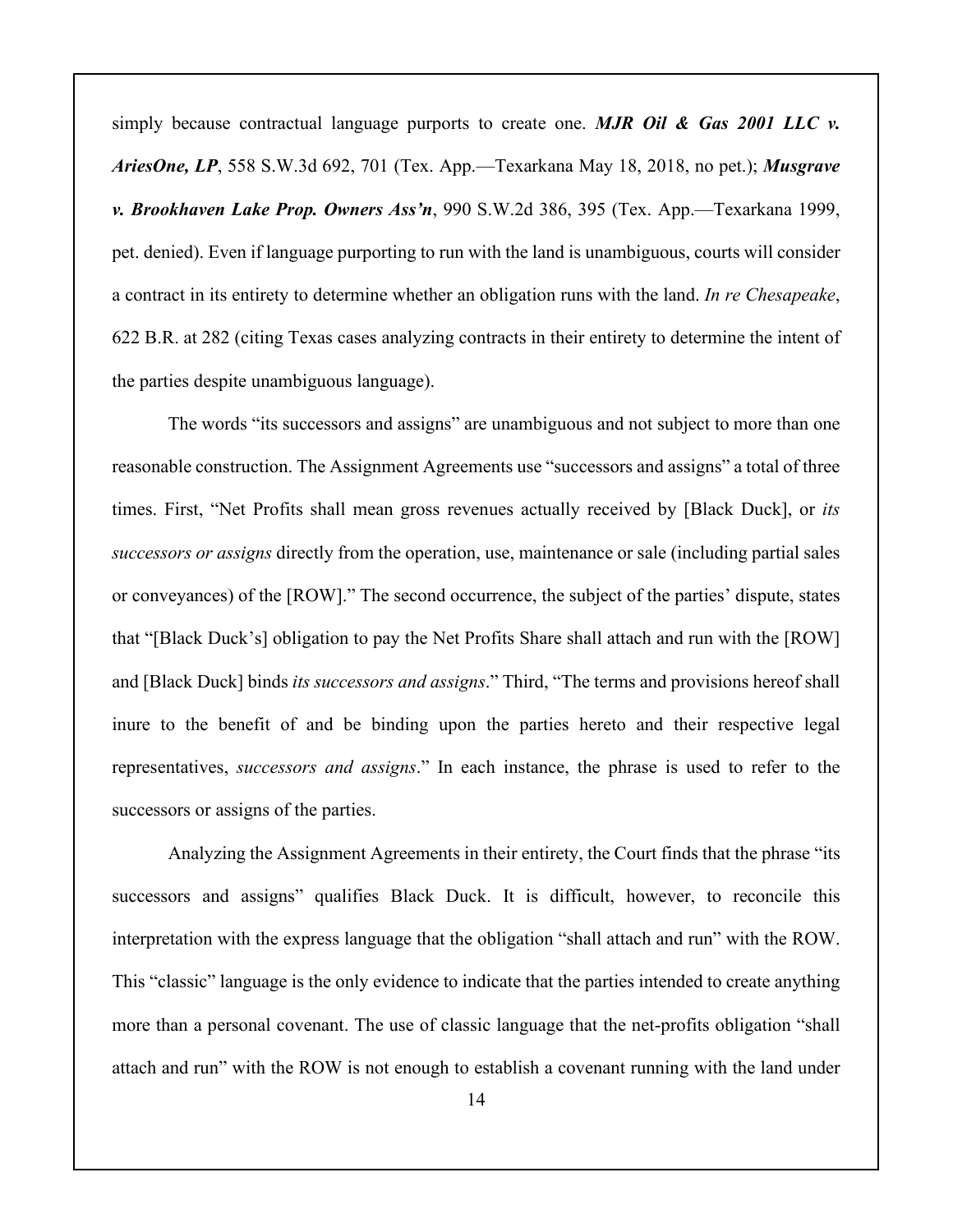Texas law, and is merely an "attempt to portray the [Assignment Agreements] as a horse of a different color." *Id.* The Court finds that the requisite intent is lacking.

# *b. Touch and Concern*

A covenant touches and concerns land when the underlying obligations affect the "nature, quality or value of the thing demised, independently of collateral circumstances, or if it affect[s] the mode of enjoying it." *In re El Paso Refinery, LP*, 302 F.3d 343, 356 (5th Cir. 2002) (quoting *Westland Oil Dev. Corp. v. Gulf Oil Corp.*, 637 S.W.2d 903, 911 (Tex. 1982)). Some courts also apply a "burden on the promisor's land" test, which states that an obligation touches or concerns land if "the promisor's legal relations in respect to the land in question are lessened—his legal interest as owner rendered less valuable by the promise." *Westland Oil*, 637 S.W.2d at 911. To prove the touch and concern element, DMA and Longbranch must show that the obligation to pay the net-profits burdens the owner of the ROW's real property interests.

There is no dispute that the ROW itself is an interest in real property. The parties dispute whether a net-profits interest is an interest in real property, or a mere personal covenant that cannot attach and run with the land. DMA and Longbranch correctly point out that, in the context of oil and gas leases, Texas courts sometimes recognize net-profits interests as interests in real property. *See In re Hous. Bluebonnet, L.L.C.*, No. 16-34850, 2020 WL 930111, at \*11 (Bankr. S.D. Tex. Feb. 21, 2020) ("A net profits interest in oil and gas properties is a real property interest."). KrisJenn counters that the net-profits interests here are "inherently and obviously" personal covenants that do not touch and concern the land.

The Court finds that an interest in the net-profits of Black Duck is an interest in personal property. DMA and Longbranch conflate an interest in the net-profits of Black Duck with a net-profits interests in an oil and gas lease. As previously discussed, the terms of the Assignment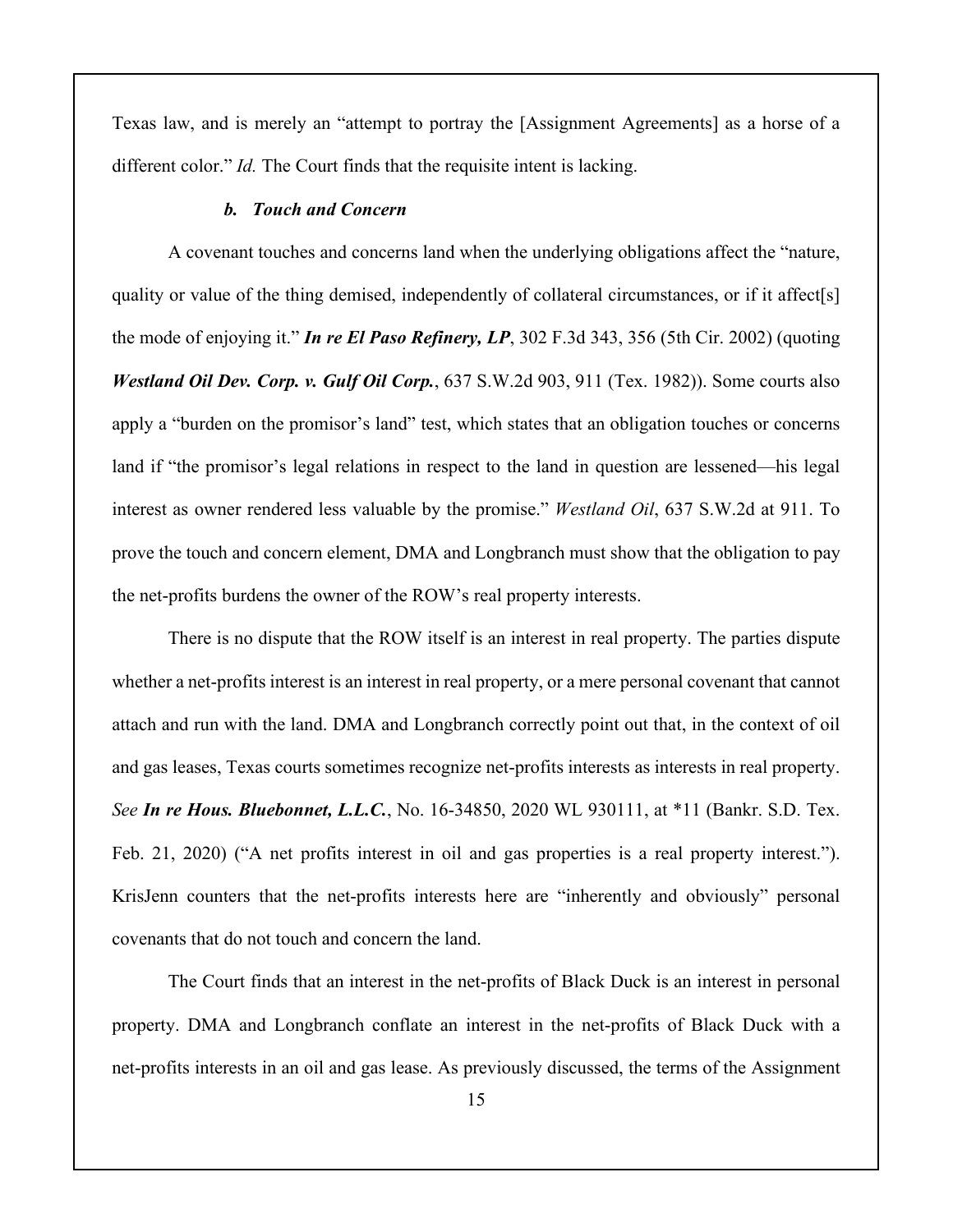Agreements create net-profits interests in the cash flow or sales proceeds received by Black Duck from the ROW. Generally, promissory notes, net-profit agreements, and cash are personal property, not real property. *San Antonio Area Found. v. Lang*, 35 S.W.3d 636, 640 (Tex. 2000).

The Texas Supreme Court in *San Antonio Area Foundation v. Lang* considered whether net-profit agreements associated with the development of a tract of land, along with promissory notes and cash, were included in a devise of real property. *Id.* at 638. The court defined personal property as "everything that is subject to ownership not falling under the definition of real estate," and determined that the disputed property was personal property. *Id.* at 640. Here, the Assignment Agreements do not convey an interest in the ROW *itself*. The Court finds that the net-profits interests are personal covenants.

Next, DMA and Longbranch point to the Fifth Circuit's analysis of the touch and concern element in *In re Energytec, Inc.*, 739 F.3d 215 (5th Cir. 2013). *Energytec* involved the sale of a gas pipeline that included an obligation to pay a transportation fee that "ran with the land." Energytec's predecessor, Mescalaro, sold a gas pipeline pursuant to a letter agreement, assignment, and bill of sale. Pursuant to the letter agreement, the buyer promised to pay Newco Energy (Mescalaro's affiliate) a transportation fee based on the volume of gas transported through the pipeline. To secure payment of the fee, Newco was granted a security interest and lien on the entire pipeline. The buyer was also required to obtain Newco's consent before assigning its interest in the pipeline. Energytec purchased the pipeline from the original buyer and later filed bankruptcy.

In bankruptcy court, Energytec moved to sell the pipeline free and clear of liens. Newco objected, arguing that the transportation fee and right to consent to assignment ran with the land. The Fifth Circuit held that the transportation fee touched and concerned the land because the fee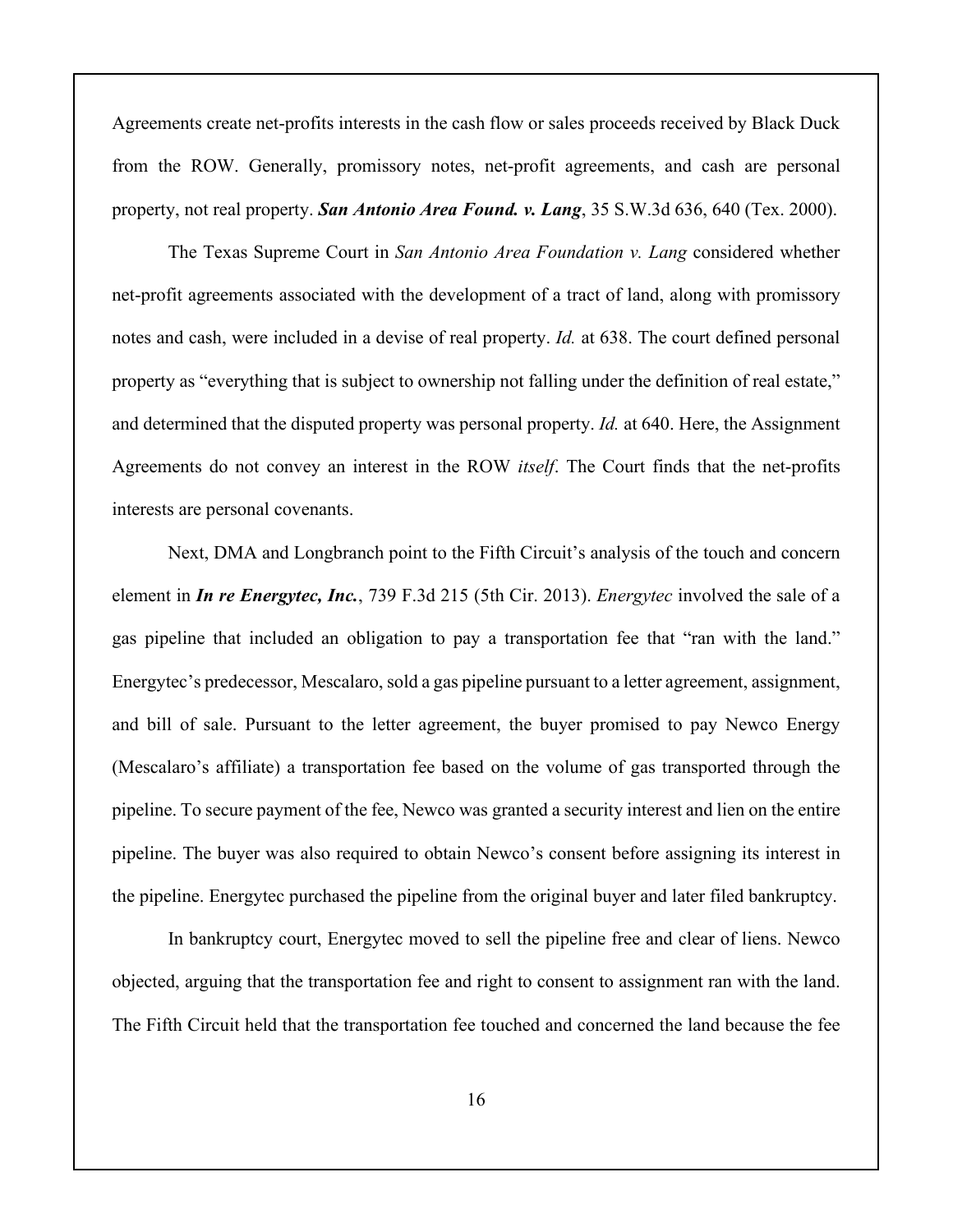was a clear restriction on the owner's use and enjoyment of the pipeline. Every time the owner wanted to transport gas through the pipeline, it was required to pay a transportation fee to Newco.

Recent bankruptcy cases have analyzed whether covenants in midstream gathering agreements in oil and gas transactions meet the touch and concern element under Texas law. The analyses of the touch and concern element in these cases are persuasive. The cases focus on the relationship between the covenant and the promisor's mineral interest. *In re Sabine Oil & Gas Corp.*, 567 B.R. 869, 877 (S.D.N.Y. 2017), *aff'd*, 734 F. App'x 64 (2d Cir. 2018) (distinguishing *Energytec* and holding that a gathering fee covenant based on "produced gas" did not touch and concern the land under Texas law because the fee did not reduce the landowner's ability to "make use of or alienate its real property interests"); *In re Chesapeake Energy Corp.*, 622 B.R. 274 (Bankr. S.D. Tex. 2020).

The Bankruptcy Court for the Southern District of Texas recently considered whether a natural gas purchase agreement between the debtor and a pipeline company could be rejected under bankruptcy law. *In re Chesapeake*, 622 B.R. 274 (Bankr. S.D. Tex. 2020). The court held that the agreement did not contain covenants running with the land under Texas law and could be rejected in bankruptcy. The gas purchase agreement required the debtor to sell all gas it produced from its leases to ETC Texas Pipeline Ltd.<sup>2</sup> The court concluded that this "dedication covenant" did not satisfy the touch and concern element because "produced gas" is personal property. ETC had "no right of access to or control over [the debtor's] use of its real property interests. [The debtor's] ability to use and enjoy its property rights is unaffected. Only after gas is produced and becomes personal property does an obligation regarding the disposition of that gas arise." *Id.* at 283. The

<sup>&</sup>lt;sup>2</sup> *Id.* at 278. The covenant reads, "Seller dedicates for sale and delivery hereunder of all of the Gas owned or controlled by Seller . . . that is produced from the oil and gas leases described in Exhibit 'C.'" *Id.*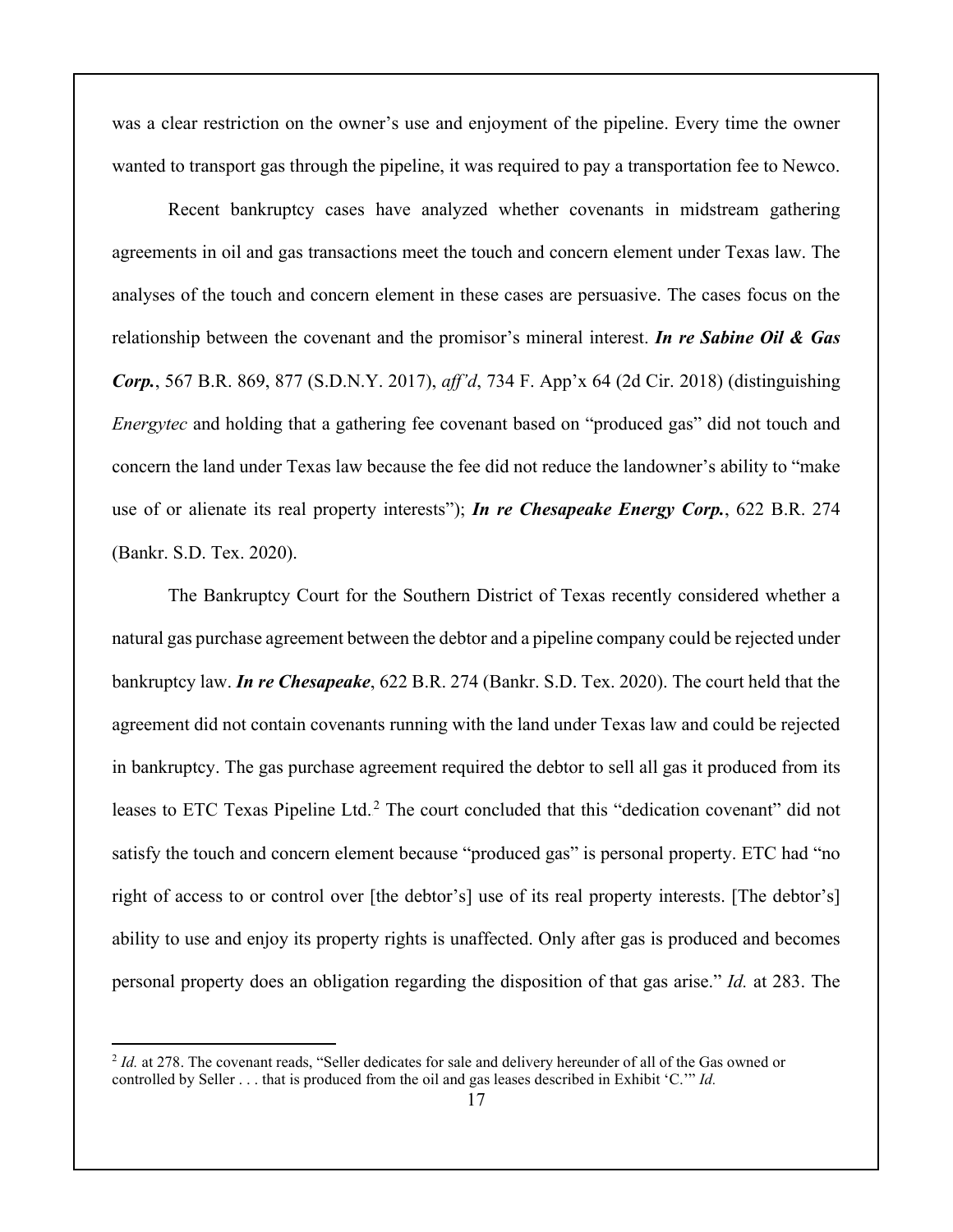debtor "did not assign a specific interest in the oil and gas leases themselves," but only assigned an interest in the "produced gas" severed from the mineral estate. *Id.* Without more, the covenant did not touch and concern the land.

The test and analysis for the touch and concern element are the same in both *Energytec* and *Chesapeake Energy*, but each court reaches a different conclusion on the facts. In *Energytec*, the transportation fee affected the use of real property, i.e., the traveling of natural gas along the pipeline before it was severed from the mineral estate. In contrast, the dedication covenant in *Chesapeake Energy* to sell all "produced gas" only impacted Chesapeake *after* the gas was severed from the mineral estate and became personal property. Chesapeake's ability to use and enjoy the land was not impacted.

The Court finds that the net-profits interests here are analogous to the dedication covenant from *Chesapeake Energy*. Like "produced gas," Black Duck's net profits are personal property. Black Duck's profits from the ROW are an interest in the cash flow received by Black Duck, which "is not so closely linked to the land itself that it constitutes an interest in the land." *Wayne Harwell Props. v. Pan Am. Logistics Ctr., Inc.*, 945 S.W.2d 216, 218 (Tex. App.—San Antonio 1997, writ denied). The net-profits interests in Black Duck do not reduce the ROW owner's ability to use, enjoy, or alienate its real property interests. The Court finds that the net-profits interests do not touch and concern the ROW.

#### *c. Privity of Estate*

For a covenant to run with the land in Texas, "[t]here must also be privity of estate between the parties when the covenant was made." *In re Energytec, Inc.*, 739 F.3d 215, 221 (5th Cir. 2013) (quoting *Ehler v. B.T. Suppenas Ltd.*, 74 S.W.3d 515, 521 (Tex. App.—Amarillo 2002, pet. denied)). There are two traditional components to the privity requirement, vertical privity and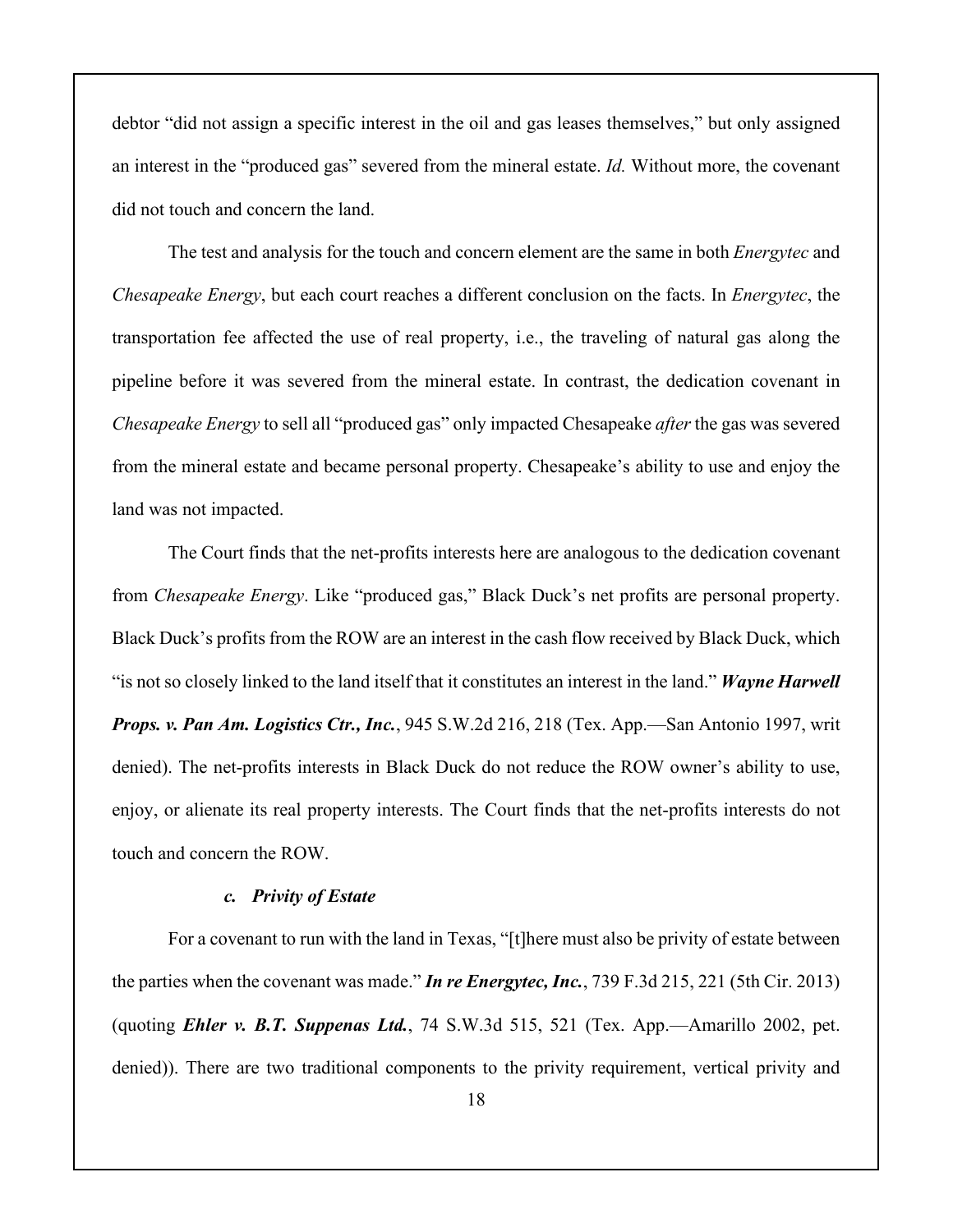horizontal privity. Vertical privity requires a successor-in-interest relationship as to each owner of the burdened property. *Id.* at 222; *see also In re Chesapeake*, 622 B.R. at 283 ("An easy example of vertical privity is the transfer of a person's fee estate to another."). Here, Black Duck purchased the ROW and sold it to TCRG, which then sold it to KrisJenn. The Court finds that vertical privity exists between the successive owners of the ROW.

It is unclear whether horizontal privity is still required. Recent cases, including *Energytec*  and *Chesapeake Energy*, have criticized the doctrine while still analyzing the element. Until the Texas Supreme Court weighs in, an analysis of this element is prudent. To establish horizontal privity, the covenant "must be contained in a grant of land or in a grant of some property interest in the land." *Wasson Interests, Ltd. v. Adams*, 405 S.W.3d 971, 973 (Tex. App.—Tyler 2013, no pet.) (citing *Wayne Harwell*, 945 S.W.2d at 218)). "Since privity of estate is a precondition for a covenant running with the land at law, whether the parties conveyed an interest in the land by their agreement will be dispositive . . . ." *Wayne Harwell*, 945 S.W.2d at 218.

Though horizontal privity is potentially inapplicable, the Court finds that it is missing here. The Assignment Agreements granted "no simultaneous interest" in real property between the original parties as grantor or grantee. *In re Chesapeake*, 622 B.R. at 284. Horizontal privity existed in *Energytec* because the transportation fee was granted to Newco in the same transaction as the sale of the pipeline by bill of sale. There is no corollary conveyance of real property in the Assignment Agreements.

## *d. Notice of Successor to the Burden*

A subsequent purchaser is bound only by those restrictive covenants attaching to property of which it has actual or constructive notice, and a purchaser for value without notice takes land free from restriction. *Jennings v. Bindseil*, 258 S.W.3d 190, 197–98 (Tex. App.—Austin 2008,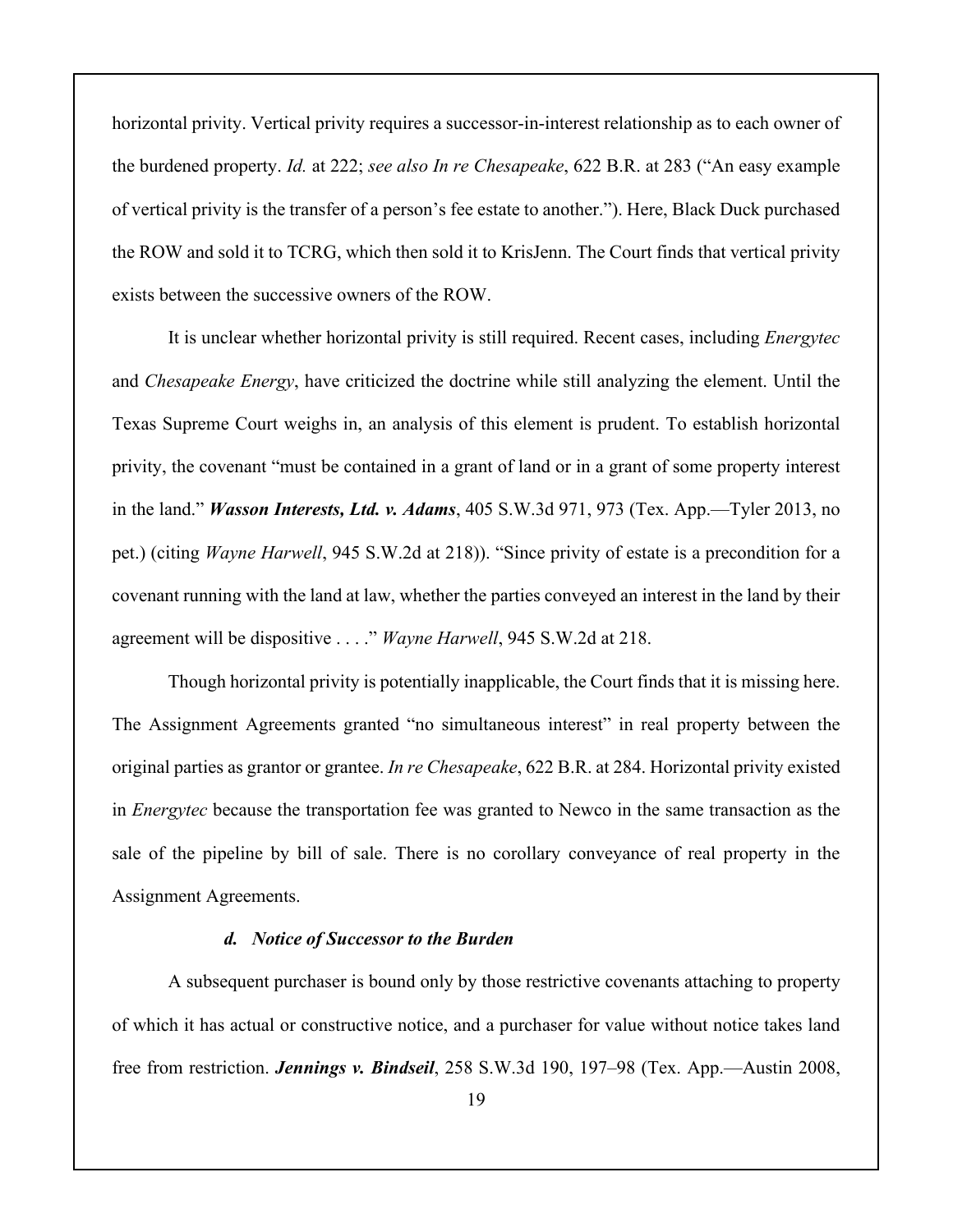no pet.) (citing *Davis v. Huey*, 620 S.W.2d 561, 565–66 (Tex. 1981)). "[I]t is essential that the party seeking to enforce the restrictions on the use of land establish that the purchaser had notice of the limitations on his title." *Davis*, 620 S.W.2d at 567. To establish notice, the agreement containing a covenant running with the land should be recorded in the county where the real property is located, with a legal description of the affected property. TEX. PROP. CODE ANN. § 13.002 ("An instrument that is properly recorded in the proper county is . . . notice to all persons of the existence of the instrument.").

There is no question that KrisJenn, the current owner of the ROW, had actual notice of the net-profits interests. An issue arose at trial, however, over whether the recorded Assignment Agreements contained a sufficient legal description of the ROW. The sufficiency of land descriptions typically arises in the context of whether a contract to sell land satisfies the statute of frauds. *See AIC Mgmt. v. Crews*, 246 S.W.3d 640, 645 (Tex. 2008). Even though the Assignment Agreements are not contracts to convey real property, a brief discussion of this issue is helpful.

A conveyance of real property must contain a sufficient description of the property to be conveyed. *Id.* at 644–45. A land description is sufficient if "the writing furnishes within itself, or by reference to some other existing writing, the means or data by which the particular land . . . may be identified with reasonable certainty." *Id.* at 645 (citing *Broaddus v. Grout*, 258 S.W.2d 308, 309 (Tex. 1953)); *see also Morrow v. Shotwell*, 477 S.W.2d 538, 539 (Tex. 1972). If the description of the land is insufficient, the requirements of the statute of frauds have not been met and the contract is void. *Reiland v. Patrick Thomas Props., Inc.*, 213 S.W.3d 431, 437 (Tex. App.—Houston [1st Dist.] 2006, pet. denied) (citing *Pick v. Bartel*, 659 S.W.2d 636, 637 (Tex. 1983)). Extrinsic evidence may be used "not for the purpose of supplying the location or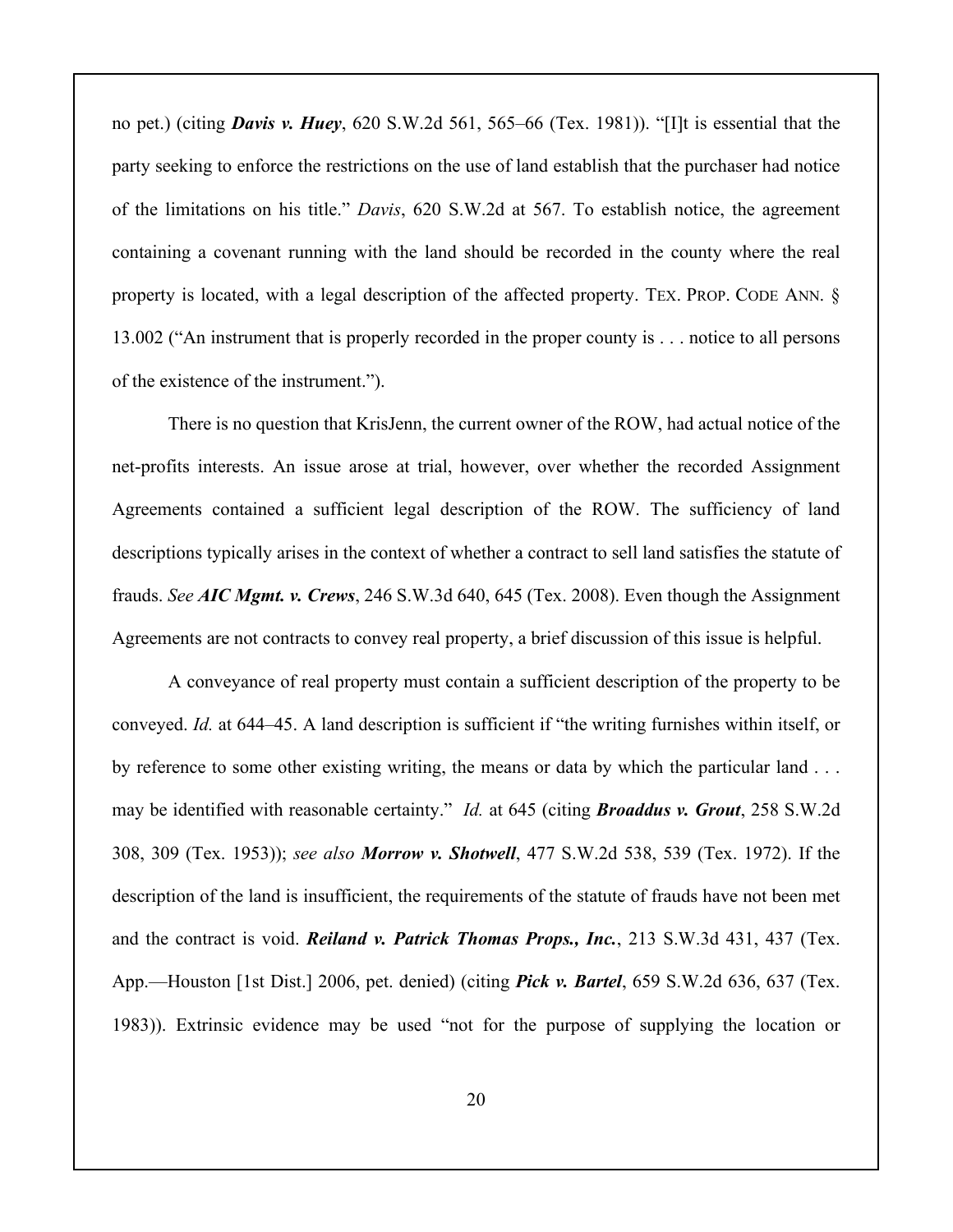description of land, but only for the purpose of identifying it with reasonable certainty from the data *in the memorandum*." *Id.* at 438 (quoting *Morrow*, 477 S.W.2d at 541) (emphasis in original).

Only the Longbranch Purchase Agreement includes a detailed legal description of the ROW. The Assignment Agreements do not include the same detailed legal description. Instead, they describe the property as "the pipe and related facilities commonly known as the P-21 or Express pipeline." The Longbranch Assignment refers generally to the Longbranch Purchase Agreement in the recitals. The DMA Agreement, however, does not reference the Longbranch Purchase Agreement. The Assignment Agreements would not satisfy the requirement of a sufficient legal description.

The Court finds that the Assignment Agreements do not contain valid enforceable covenants running with the land, and the obligation to pay net-profits interests are personal covenants of Black Duck and its successor or assigns. At its core, this adversary is an action for declaratory judgment. The Court's interpretation of the Assignment Agreements goes a long way to resolving the remaining claims and counterclaims in this case.

## *B. Additional Claims Related to the ROW*

DMA, Longbranch, and Moore assert a litany of additional third-party claims and counterclaims in tort relating to the transactions surrounding the ROW. First, DMA, Moore, and Longbranch assert claims for breach of contract and money had and received related to the Assignment Agreements. They claim that Wright, KrisJenn, and Black Duck breached the Assignment Agreements in multiple respects, including the failure to pay or recognize the 20% net-profits interests. Because the Assignment Agreements are personal covenants of Black Duck that do not contain real covenants running with the land, the Court will deny DMA's, Moore's, and Longbranch's claims for breach of contract and money had and received.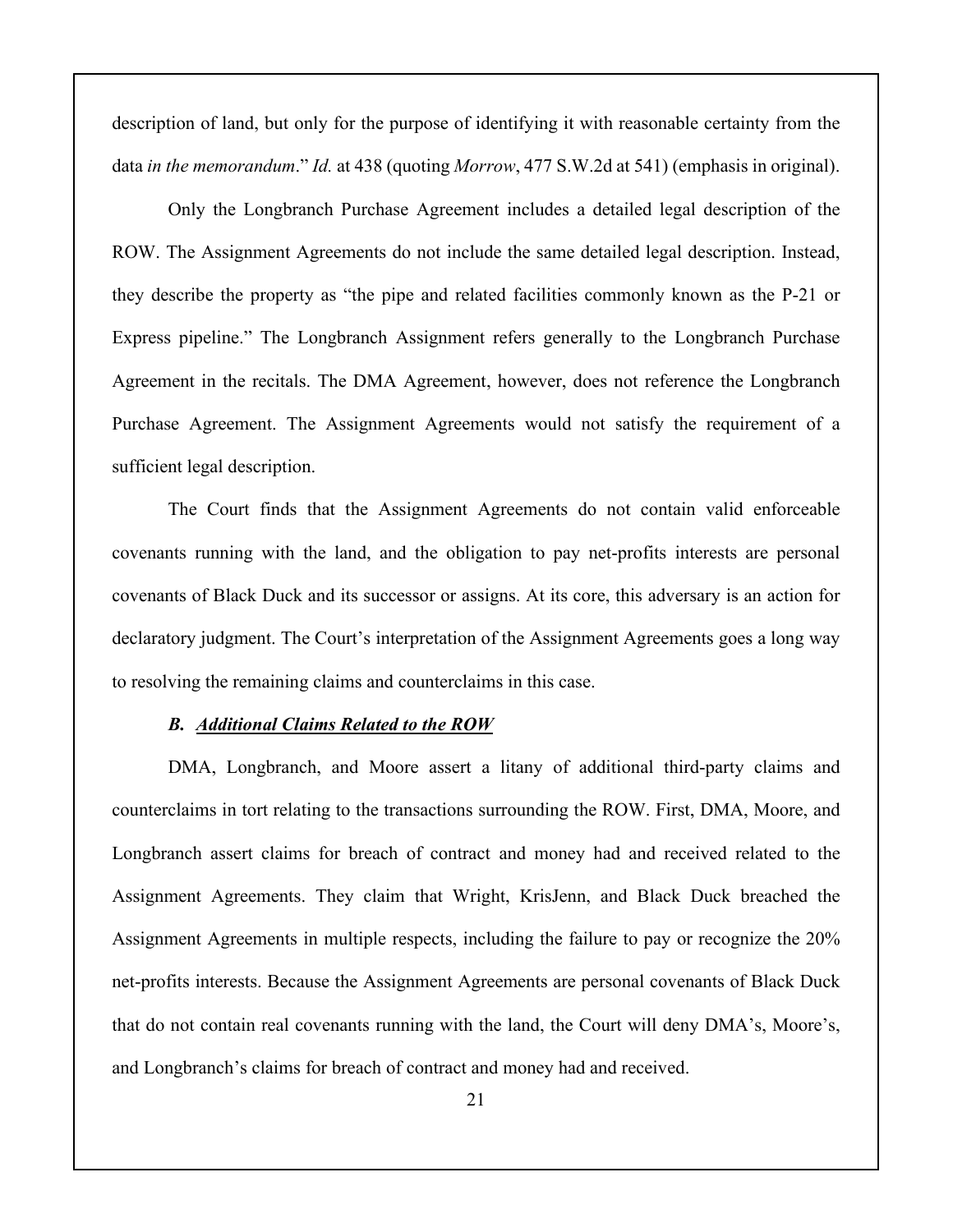Moore also asserts a counterclaim for nondischargeability of debts against KrisJenn under 11. U.S.C. § 523(a). This counterclaim is not well founded because § 523 specifically applies to "individual debtor[s]." 11 U.S.C.  $\S$  523(a). The only debtors in these bankruptcy cases are the KrisJenn entities. This counterclaim will be denied.

Next, the Court finds that there is insufficient evidence in the record to prove DMA's, Longbranch's, and Moore's remaining third-party claims and counterclaims related to the ROW, including knowing participation in breach of fiduciary duty, tortious interference with contract, fraud, fraud in the alternative, civil conspiracy, unjust enrichment, conversion, and promissory estoppel. Evidence in the record and the testimony of the parties show that Wright, Moore, and Borders were engaged in a vigorous effort to make the ROW a success. They often misunderstood each other and engaged in puffery and other common tools of negotiation in business deals. Forceful negotiation, puffery, and exaggeration, however, do not amount to a tort. These claims will be denied. The Court next addresses KrisJenn's claim for tortious interference with contract and DMA's and Moore's claims for breach of fiduciary duty.

#### *a. KrisJenn's Claim for Tortious Interference with Contract*

KrisJenn asserts a claim against DMA and Longbranch for tortious interference with the TCRG Purchase Agreement. To prevail on a claim for tortious interference with contract, KrisJenn must show (1) the existence of a contract subject to interference; (2) willful and intentional interference (3) interference that proximately caused damage and (4) actual damage or loss. *Powell Indus., Inc. v. Allen*, 985 S.W.2d 455, 456 (Tex. 1998) (per curiam). KrisJenn asserts that the TCRG Purchase Agreement was a valid and enforceable contract, and that DMA and Longbranch committed acts of interference that were willful and intentional through their communications with John Terrill and TCRG.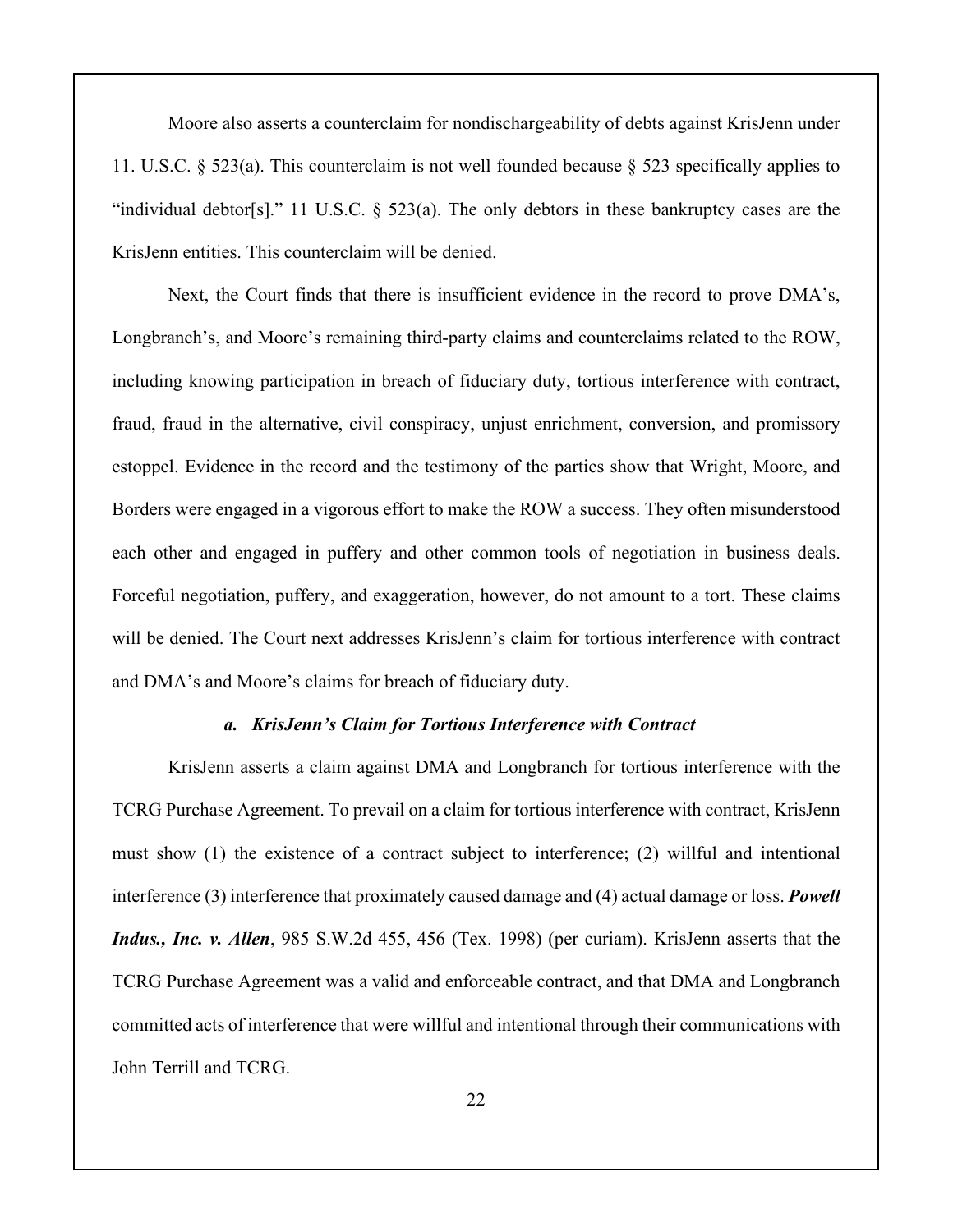DMA and Longbranch assert the affirmative defense of justification. DMA and Longbranch argue that they provided copies of the Assignment Agreements and contacted TCRG based on their good faith belief that they had a claim to a colorable legal right to 20% of all net profits of the ROW. The Court agrees, and KrisJenn's claim of tortious interference with contract will be denied.

Although KrisJenn did not assert a claim for breach of fiduciary duty, KrisJenn argued at trial that Moore and Borders engaged in an undisclosed partnership by which Moore stymied any attempt to sell the ROW to prospective purchasers unless they entered into additional service contracts with Moore and Borders. This alleged partnership, according to KrisJenn, would ensure that Moore and Borders could continue to profit from the ROW after a sale was complete, all while excluding Wright from future profits. KrisJenn argues that Moore, as a co-participant in Black Duck, owed a fiduciary duty to Wright that required Moore to disclose his partnership with Borders. Because these arguments relate only to a claim for breach of fiduciary duty and KrisJenn did not assert such a claim, the Court will not address these arguments.

## *b. DMA's and Moore's Claims for Breach of Fiduciary Duty*

To prevail on a claim for breach of fiduciary duty, the claimant must establish that "(1) a fiduciary relationship [existed] between the plaintiff and defendant; (2) the defendant [breached] his fiduciary duty to the plaintiff; and (3) the defendant's breach [resulted] in injury to the plaintiff or benefit to the defendant." *D'Onofrio v. Vacations Publ'ns, Inc.*, 888 F.3d 197, 215–16 (5th Cir. 2018) (quoting *Hunn v. Dan Wilson Homes, Inc.*, 789 F.3d 573, 581 (5th Cir. 2015)). A third party who knowingly participates in the breach of a fiduciary duty "becomes a joint tortfeasor with the fiduciary and is liable as such." *Id.* (quoting *Hunn*, 789 F.3d at 581).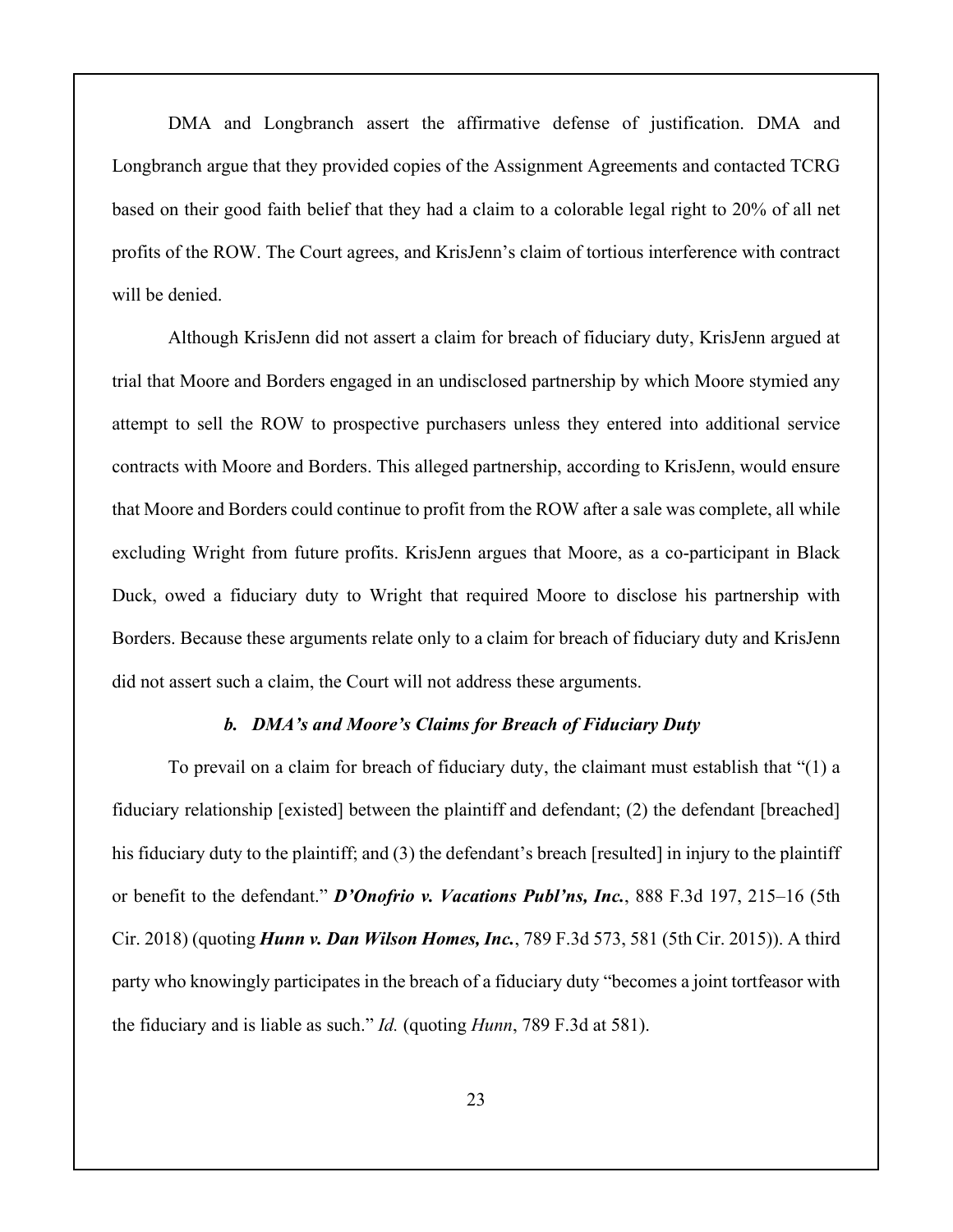Moore and DMA each assert a claim for breach of fiduciary duty against Wright for numerous acts of self-dealing when Moore (through SCMED) and Wright (through KrisJenn) were equal members of Black Duck. First, DMA argues that Wright breached fiduciary duties owed to DMA as custodian and agent for payment by failing to convey to DMA its 20% of the net-profits resulting from the sale to TCRG. Because the Assignment Agreements do not create real covenants running with the land, DMA's claim for breach of fiduciary duty against Wright and Black Duck will be denied.

Next, Moore argues that Wright, in his capacity as manager of Black Duck, owed fiduciary duties to SCMED and Moore prior to Moore's resignation from Black Duck. Moore argues that Wright breached those fiduciary duties by scheming to steal Moore's interest in the ROW through numerous acts of self-dealing. The acts of self-dealing included: Wright's failure to disclose his plan to sell the ROW to TCRG, Wright's false promises to Moore to convince Moore to resign from Black Duck, and using KrisJenn to carry out a sham foreclosure on the Black Duck Loan. Primarily, Moore argues that the Black Duck Loan, extended by KrisJenn to Black Duck to fund the purchase of the ROW, was an unauthorized loan under the Company Agreement because it was executed without Moore's consent. According to Moore, Wright's conduct was for his own benefit and in violation of his fiduciary duties to Moore and SCMED.

The Texas Business Organizations Code does not define or specify whether manager or member fiduciary duties exist in the context of limited liability companies. *See* TEX. BUS. ORGS. CODE ANN. §§ 1.001–402.015. Moore asserts that Wright, as a manager of Black Duck, owed fiduciary duties to Moore and SCMED, including duties of care, loyalty, disclosure, and a duty to refrain from self-dealing. Texas courts recognize formal and informal fiduciary relationships. *Crim Truck & Tractor Co. v. Navistar Int'l Transp. Corp.*, 823 S.W.2d 591, 594 (Tex. 1992). In the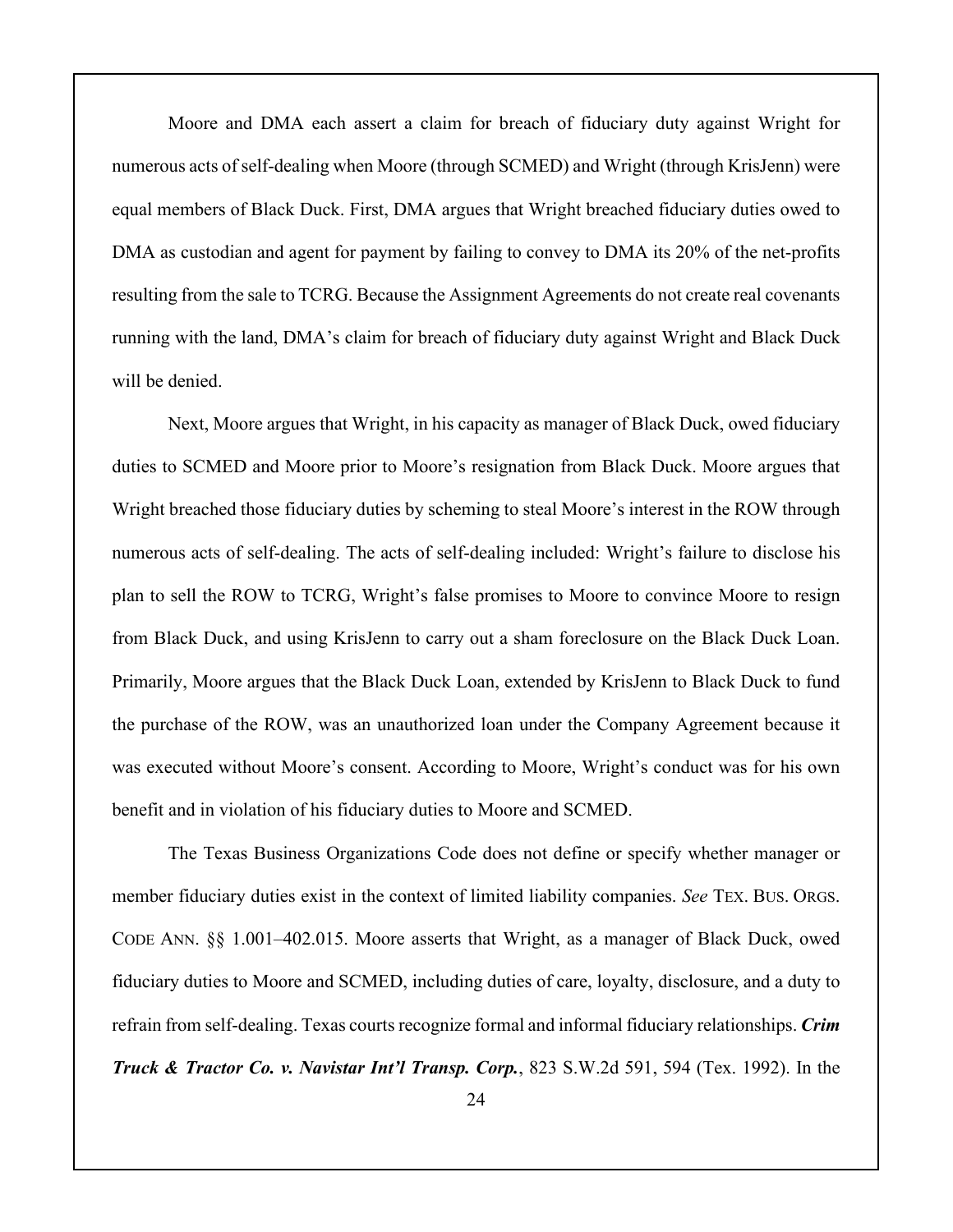absence of a formal fiduciary duty, members and managers of an entity may owe informal fiduciary duties to one another. *See Bazan v. Muñoz*, 444 S.W.3d 110, 118 (Tex. App.—San Antonio 2014, no pet.). For example, Texas courts have held that "the nature of the relationships between shareholders in a limited liability company sometimes gives rise to an informal fiduciary relationship between them." *Id.* Wright does not dispute that he owed fiduciary duties to SCMED and Moore as co-participants in Black Duck, and the Court finds that at least an informal fiduciary relationship existed between Wright, SCMED, and Moore based on their past dealings and the personal relationship of trust and confidence between Wright and Moore.

Next, whether Wright breached his fiduciary duty depends on whether the Black Duck Loan was authorized under the terms of the Company Agreement. The Company Agreement explains the requirements for loan authorization. Section 4.05 of the Company Agreement states,

> If the Company does not have sufficient cash to pay its obligations, any Member(s) that may agree to do so *with the Managers' consent* may advance all or part of the needed funds to or on behalf of the Company. An advance described in this Section 4.05 constitutes a *loan* from the Member to the Company . . . and is not a Capital Contribution."

Pls.' Ex. 5 (emphasis added). Additionally, Section 6.10 requires transactions between the Company and an "Interested Person," including KrisJenn, to be authorized "in good faith by the affirmative vote of the disinterested Management, even though the Persons constituting the disinterested Management is less than a quorum." *Id.* "The contract or transaction must be specifically approved in good faith by the Management." *Id.* As a member of Black Duck, KrisJenn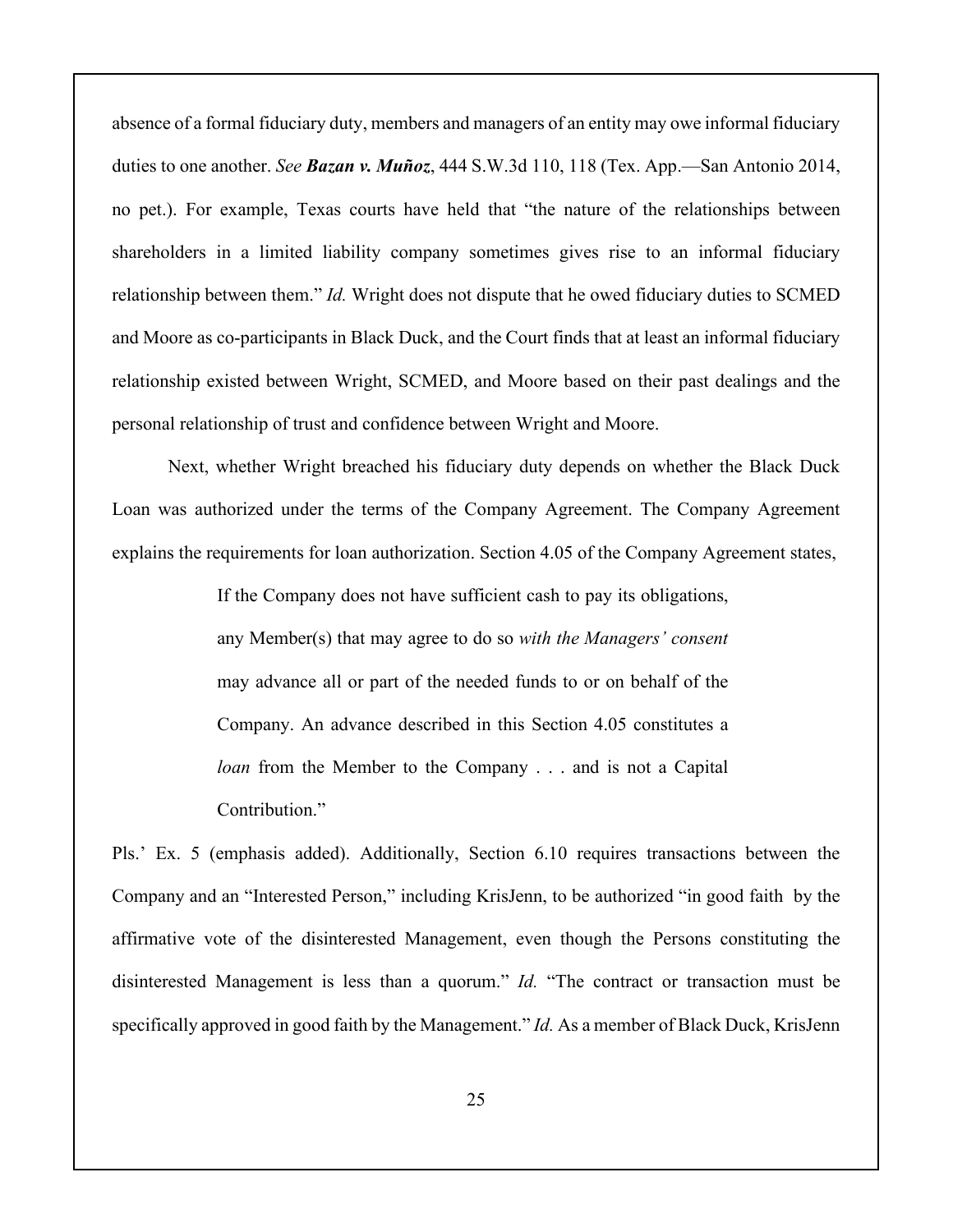had authority under the Company Agreement to make a loan to Black Duck, but only with Moore's consent in his capacity as a manager.

Wright argues that Moore's consent was either not necessary to execute the Black Duck Loan, or it was obtained through an email from Moore in which Moore gave Wright and Cohle full authority to sign on his behalf.<sup>3</sup> Moore sent this email because he was not available in-person to sign one specific agreement, which was an agreement to extend the ROW closing date.<sup>4</sup> At the time, Moore was in the process of moving his family to North Carolina, so Cohle signed the closing extension agreement on Moore's behalf. Aiming to use Moore's email consent "to remove Daniel Moore as a required signer for any legal documents,"<sup>5</sup> Wright and Cohle signed a broadly-worded Consent of Members and Managers of Black Duck in lieu of a meeting. This Consent, which was not signed by Moore, authorized "two of the three managers of [Black Duck] . . . to execute certain agreements and documents relating to the matter or matters described on Exhibit A . . . without the joinder of FRANK D. (Daniel) MOORE."<sup>6</sup> Moore argues that he never intended his email consent, which was limited in scope to the closing extension agreement, to allow the other managers, Wright and Cohle, to approve the Black Duck Loan on his behalf. Moore also argues that he was not given notice of this "fake board meeting" and was never asked to provide written authorization of proxy to approve the Black Duck Loan.

Even though Moore waslikely aware that the purchase of the ROW would be accomplished through borrowed funds, rather than through Wright's own cash injected into Black Duck as a

<sup>3</sup> Pls.' Ex. 33 ("I Frank Daniel Moore, hereby grant Larry Wright and/or Hagan Cohle full authority to sign on my behalf for [Black Duck] regarding any and all documents that may require my signature to extend or close the transaction between [Black Duck] and Lancer Resources et al.").

<sup>4</sup> Pls.' Ex. 32. <sup>5</sup> Pls.' Ex. 33.

<sup>6</sup> Pls.' Ex. 31. Exhibit A is blank.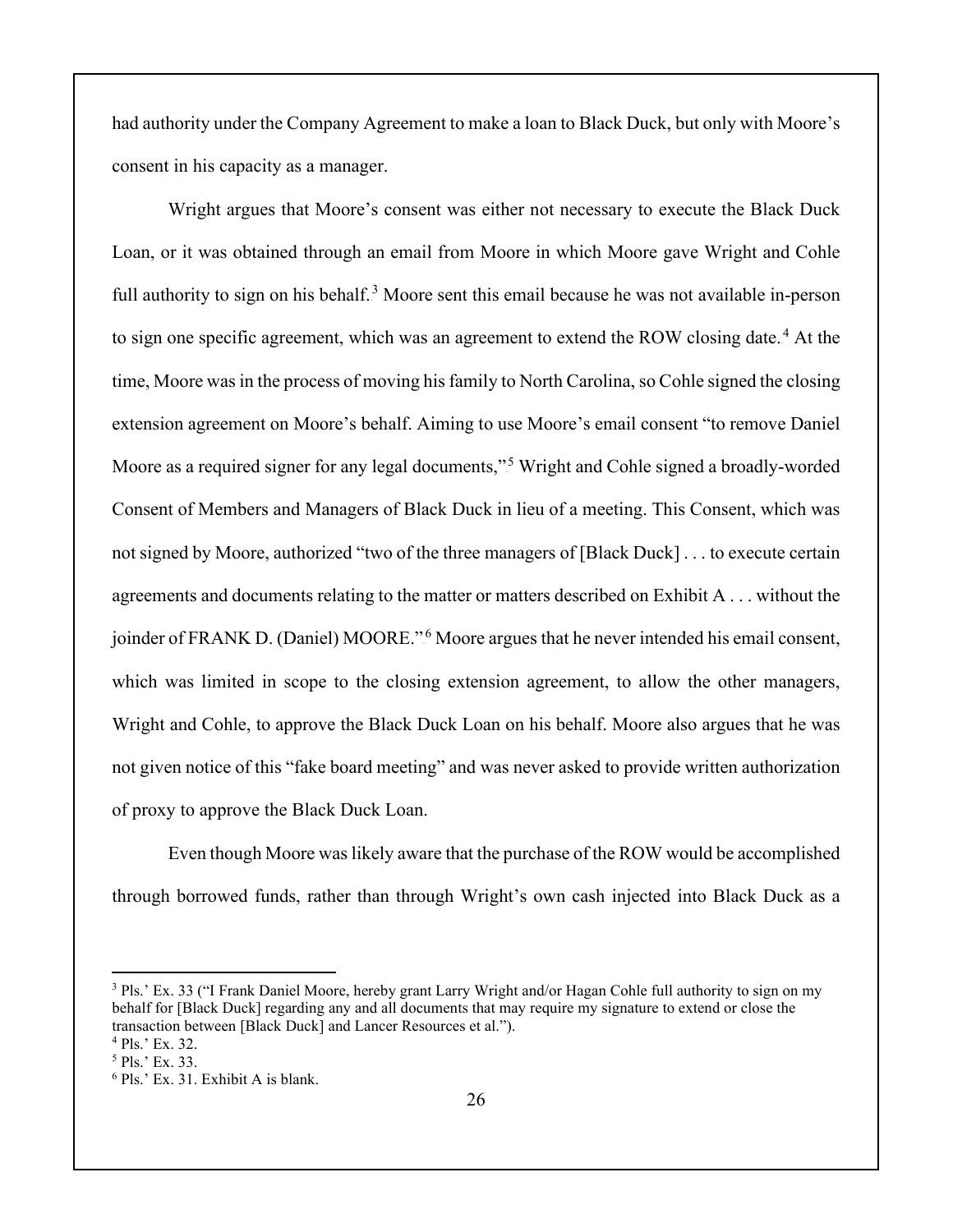capital contribution, the Company Agreement treats all advances from its members as loans. Loans to Black Duck and conflict of interest transactions required the affirmative vote and consent of Moore. Wright did not obtain Moore's consent or specific approval to approve the Black Duck Loan, so the Black Duck Loan was not authorized under the terms of the Company Agreement. The Court finds that Moore's email allowing his consent by proxy to approve a closing-date extension does not establish Moore's specific approval of the Black Duck Loan.

Because the Black Duck Loan was not properly authorized, Wright breached his informal fiduciary duty owed to Moore. Wright entered into an ultra vires and conflicted loan transaction without Moore's required consent. While Moore is entitled to assert his legal rights, as he did here, he must prove that he is entitled to an award of damages. Moore seeks actual damages of \$2.28 million for these alleged breaches. The damages model assumes that the Assignment Agreements contain covenants running with the land.<sup>7</sup> Because the Assignment Agreements do not contain valid covenants running with the land, this model for damages is inapposite. Moore did not prove any other calculation for damages resulting from Wright's breach of fiduciary duty. As such, the Court finds that Moore is not entitled to an award of actual damages.

## *C. Claims Related to the Bigfoot Note*

The Court previously granted partial summary judgment to DMA establishing that DMA has a property interest in 50% of the Bigfoot Note payments under terms of the Email Agreement and Harris SWD Agreement. In the summary judgment order, the Court did not indicate how much DMA was entitled to receive. DMA was paid a total of \$31,844.30 for its half of the March and

<sup>&</sup>lt;sup>7</sup> The Proposed Findings of Fact and Conclusions of Law for Longbranch, DMA, and Moore provides that \$2.28 million in damages "are calculated as the value of Moore's 50% interest in the [ROW] held by Black Duck." Further, "Black Duck held an 80% interest in the [ROW] (after accounting for Longbranch's 20% net-profits interest), and the value of that interest is calculated from the market value of the [ROW] at the time of the breach (\$10.4m) less the value of the capital contribution used to purchase the [ROW] (\$4.7m)."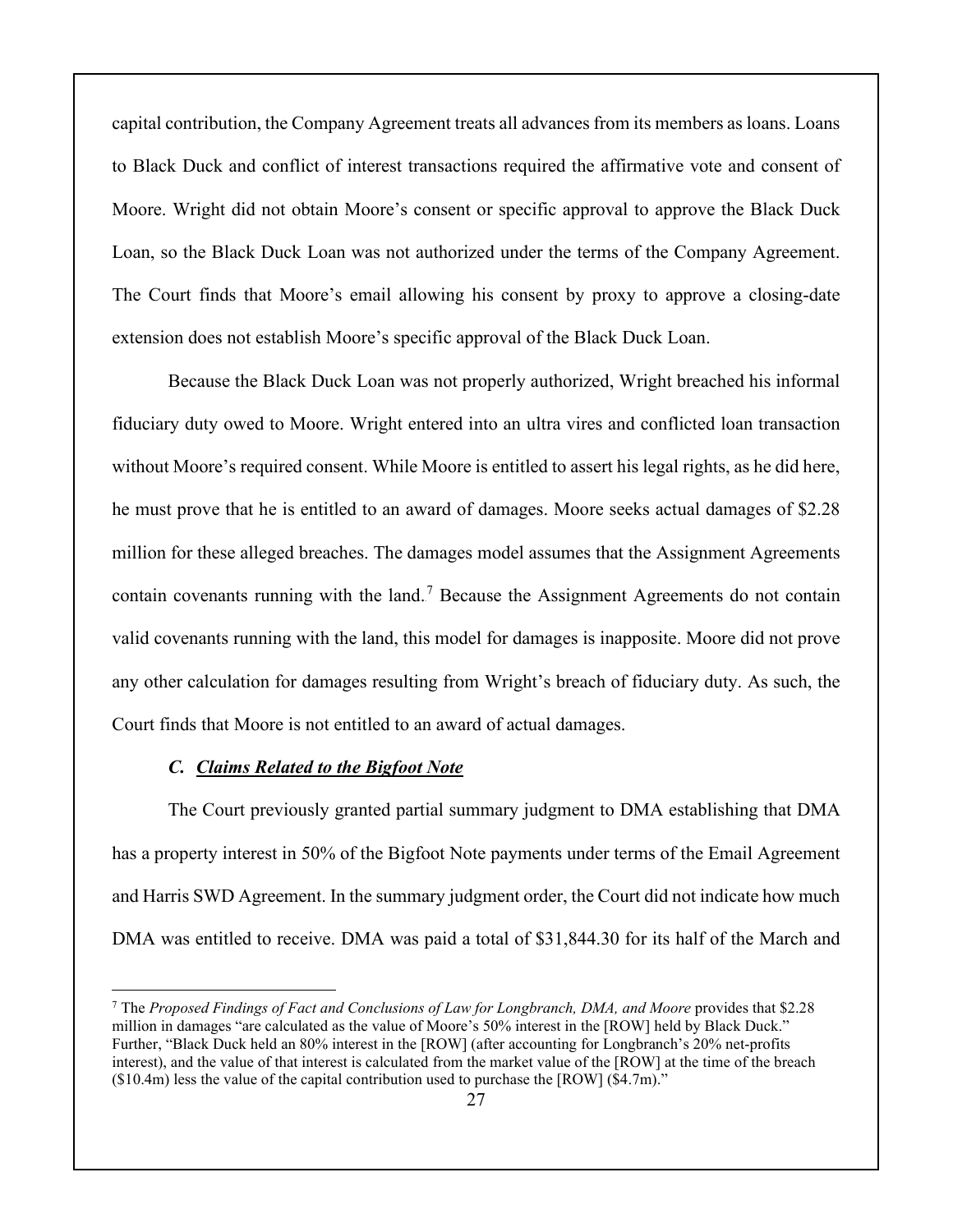June 2018 quarterly payments. DMA claims that Wright or KrisJenn wrongfully hold \$63,688.58 in proceeds that represent DMA's half of the payments for September 2018, December 2018, March 2019, and June 2019. Since September 2019, Bigfoot has paid a total of \$222,910.16 into the Panola County court registry. DMA argues that it is entitled to at least \$175,143.60 of the money in the court registry, which is the total of the payments that DMA would have received from the Bigfoot Note payments from September 2018 to present.

At trial, KrisJenn moved to reconsider the partial summary judgment order, arguing that KrisJenn properly foreclosed on the Bigfoot Note in partial satisfaction of the debt owned by Black Duck to KrisJenn. The Court is not persuaded by KrisJenn's argument because the Bigfoot Note was not collateral for the Black Duck Loan. The Court again declares that DMA has a carried interest in and a right to 50% of the payments made on the Bigfoot Note. The Court finds that Black Duck breached the Harris SWD Agreement by failing to pay DMA 50% of the Bigfoot Note payments. The Court finds that DMA is entitled to \$175,143.60 plus attorney's fees from the funds held in the Panola County court registry in satisfaction of its portion of the Bigfoot Note payments. Declaratory judgment will be granted in favor of DMA and all other counterclaims related to the Bigfoot Note will be denied.

#### **CONCLUSION**

The net-profits interests in the Assignment Agreements are personal covenants that fail to meet the requirements of a covenant running with the land under Texas law. For the foregoing reasons, KrisJenn is entitled to a declaratory judgment that the Assignment Agreements are personal covenants. Further, Wright breached his fiduciary duty related to the unauthorized Black Duck Loan, but no actual damages were proven.